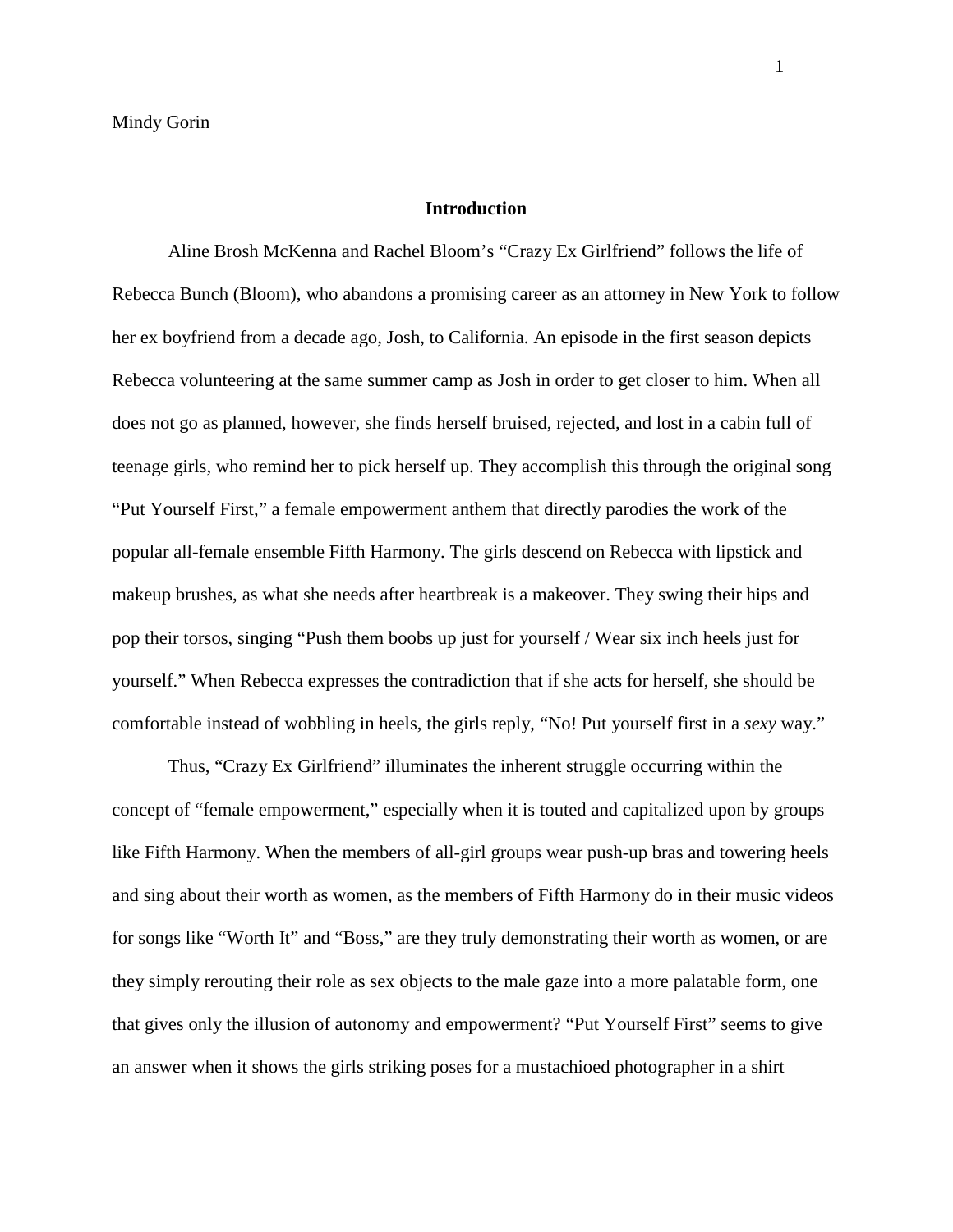labeled "Male Gaze"; but while a satirical television show has the ability to explicitly anthropomorphize the concept of the male gaze and self-objectification, recognizing these practices in reality proves to be much more difficult, especially in the midst of such situations. Putting on makeup, heels, push-up bras, fake eyelashes, or any similar product more often than not constitutes nothing noteworthy in women's everyday lives. Generally, women do not proceed through their morning routine analyzing the reasons behind why they enjoy applying eyeliner and mascara; they may simply recognize that they enjoy it, and so they do it. The action does not inherently damage a person, but problems arise when gendered performances blindly overtake someone's life in heavily gendered American society.

The campers tell Rebecca to "put yourself first for him." She counters, "If I put myself first for him, then by definition aren't I putting myself…second?" Instead of giving an adequate explanation, the girls sing, hips thrusting side to side, "Don't think about it too hard, too too hard / It's a wormhole / It's a Mosbius strip / It's snake-eats-tail / It's the infinity sign…get a tattoo of the infinity sign / On your lower back, just for yourself!" In this instance, the characters break into a moment of the self-awareness promoted by the song sequence itself, only to slip back into the obsessive need to "put yourself first in a sexy way," the operative word here too obvious.

Well, here I am, thinking about it very, very hard. When I strap on my own heels and paint my lips in my favorite shade called Man Eater, and when I feel empowered by the response it gets, am I another snake eating its own tail? Does the beauty balm I pat on my face most mornings create scales on my skin, nothing more than a plea for normalized attention—or rather, maybe, an attempt to blend into the rhumba to avoid standing out with taboo dark shadows under my lidless eyes? Does my understanding of the nuances of sexual empowerment do something to dull the venom in my gendered actions, or am I a particularly disgraceful form of viper?

2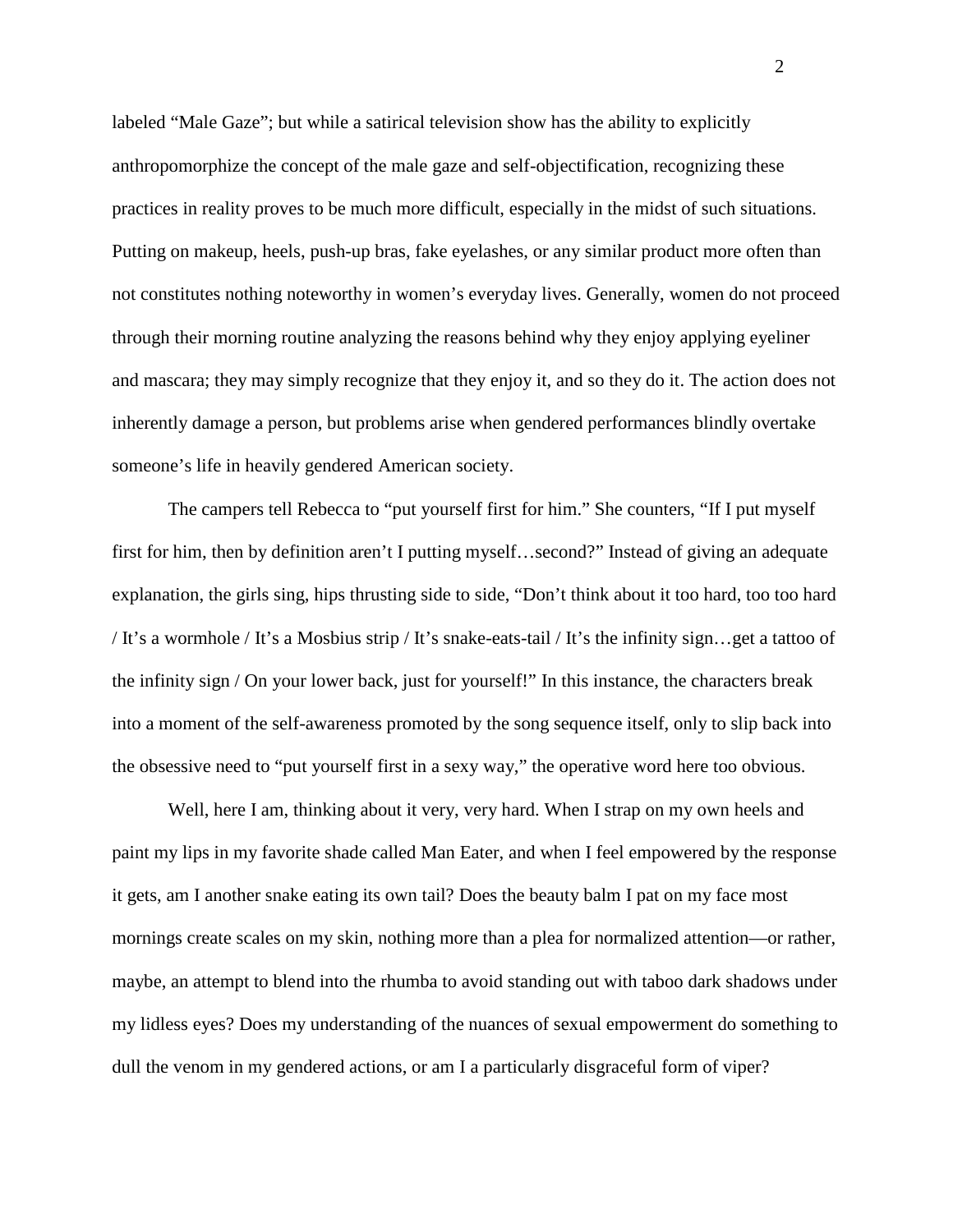There may not be definitive answers, as differing schools of thought either condemn or celebrate femininity as a strategy to navigate the expectations and demands of a patriarchal society, and in some instances even combat it—in other words, femininity as a form of weaponry. However, since the celebratory belief has recently gained traction, as demonstrated by both the plethora of media promoting female empowerment and the satire it warrants, a critical eye must examine such practices in order to shed the skin, if there is even skin to shed.

#### **What is Femininity?**

## **Sex Versus Gender**

Barring a medical emergency, the first observation made about a newborn concerns what lies between the infant's legs, and the doctor shouts, "It's a girl!" or, "It's a boy!" to correspond with the visible genitalia. The initial acknowledgement that the child has either a penis or vagina refers to the sex*,* or the body's biological characteristics, and the assignment of either "girl" or "boy" relates to the gender*,* or one's sense and expression of identity that exists in conjunction with cultural distinctions between being male and female. A related term is gender identity*,* an innate personal sense of being one gender rather than another. Much more often than not, people equate sex with gender and view the two as identical traits, which is what leads the doctor to associate "penis" with "boy" and "vagina" with "girl."

While biological sex in part refers to the genitalia visible at birth, it involves many multilayered components including chromosomes, hormones, and reproductive organs. The common belief is that a person must exist in one of two bodies: a male one, with a penis and testes, both an X and Y chromosome, and higher levels of the hormone testosterone; or a female one, with a vagina and ovaries, two X chromosomes, and higher levels of the hormone estrogen.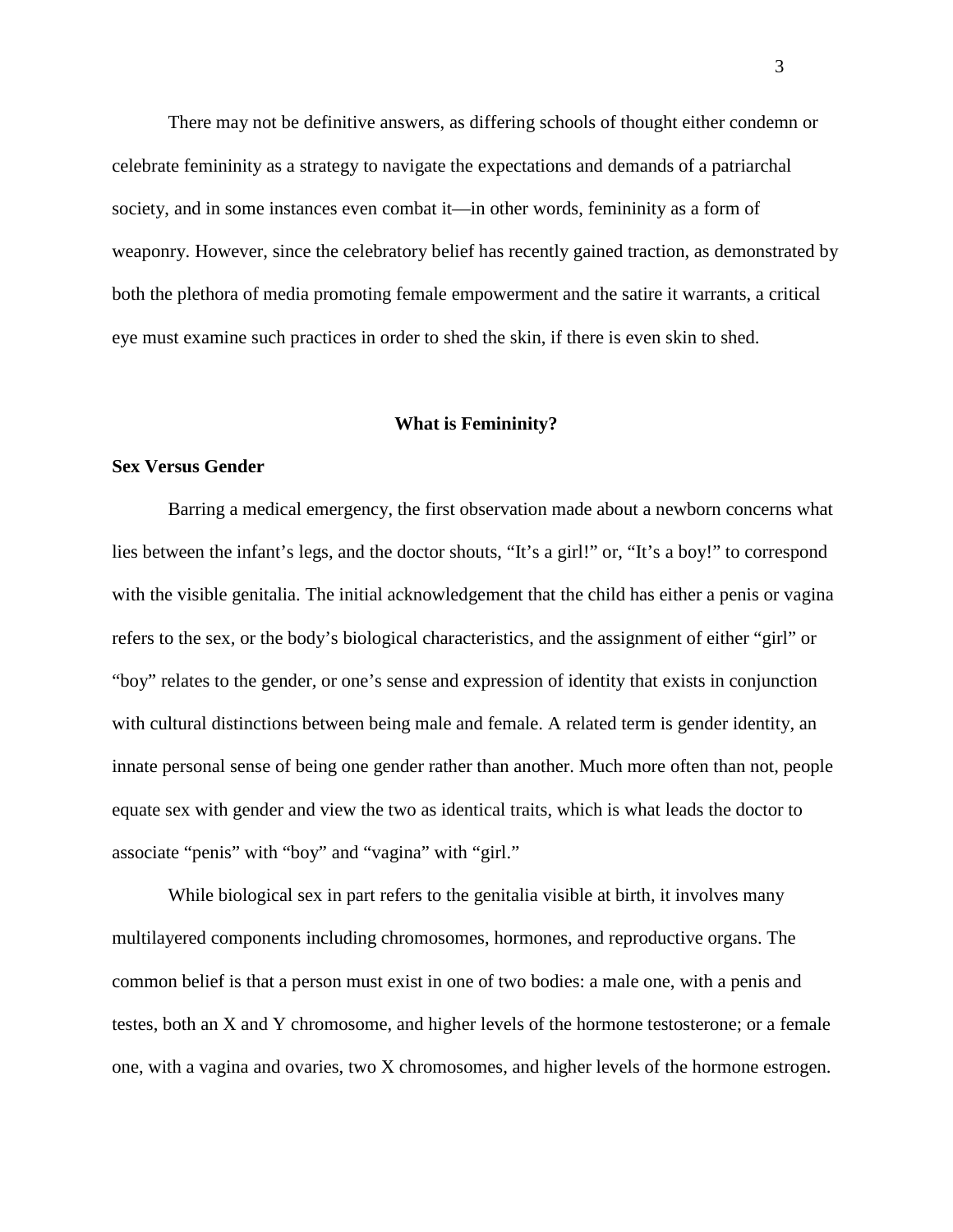However, the existence of intersex people challenges this dichotomous perception. Intersex individuals do not have a clear biological sex that unquestionably falls into "male" or "female." Instead, they may be born with a variety of characteristics such as genitals that are not easily identifiable (for example, a very large clitoris or a very small penis), both ovarian and testicular tissue, a mixture of sex organs that are not completely male or female, or differing sets of chromosomes. One example of an intersex chromosomal condition is Turner Syndrome, in which a person only has one X chromosome—a marker of neither a male nor a female genetic makeup. Intersex individuals with Klienfelter's Syndrome have XXY chromosomes, similarly existing outside of a strictly male or female biology. Therefore, biological sex defies the simplistic explanation that many attempt to give it, because more than two biological sexes exist. Intersex people are still human beings with emotions, thoughts, aspirations, and passions; however, they are stigmatized in society because they are not easily categorized into the false binary system of human anatomy that most of society keenly upholds.

Just as intersex individuals defy common views of biological sex, transgender individuals defy common views of gender. It is normally believed that one's biological sex determines one's gender. This is once again what occurs when a doctor looks at a newborn child and declares it either a boy or a girl; the doctor does not take into account what the child may grow up to feel, which is a critical component of gender. Because of the preemptive assignment of gender, people sometimes possess a gender identity that differs from the one given to them at birth. Those whose genders correspond with the ones their biologies assume are commonly referred to as cisgender*;* those who have a gender identity that does not correspond are referred to as transgender*,* and it is these individuals who present a direct challenge to the idea that biology equals gender.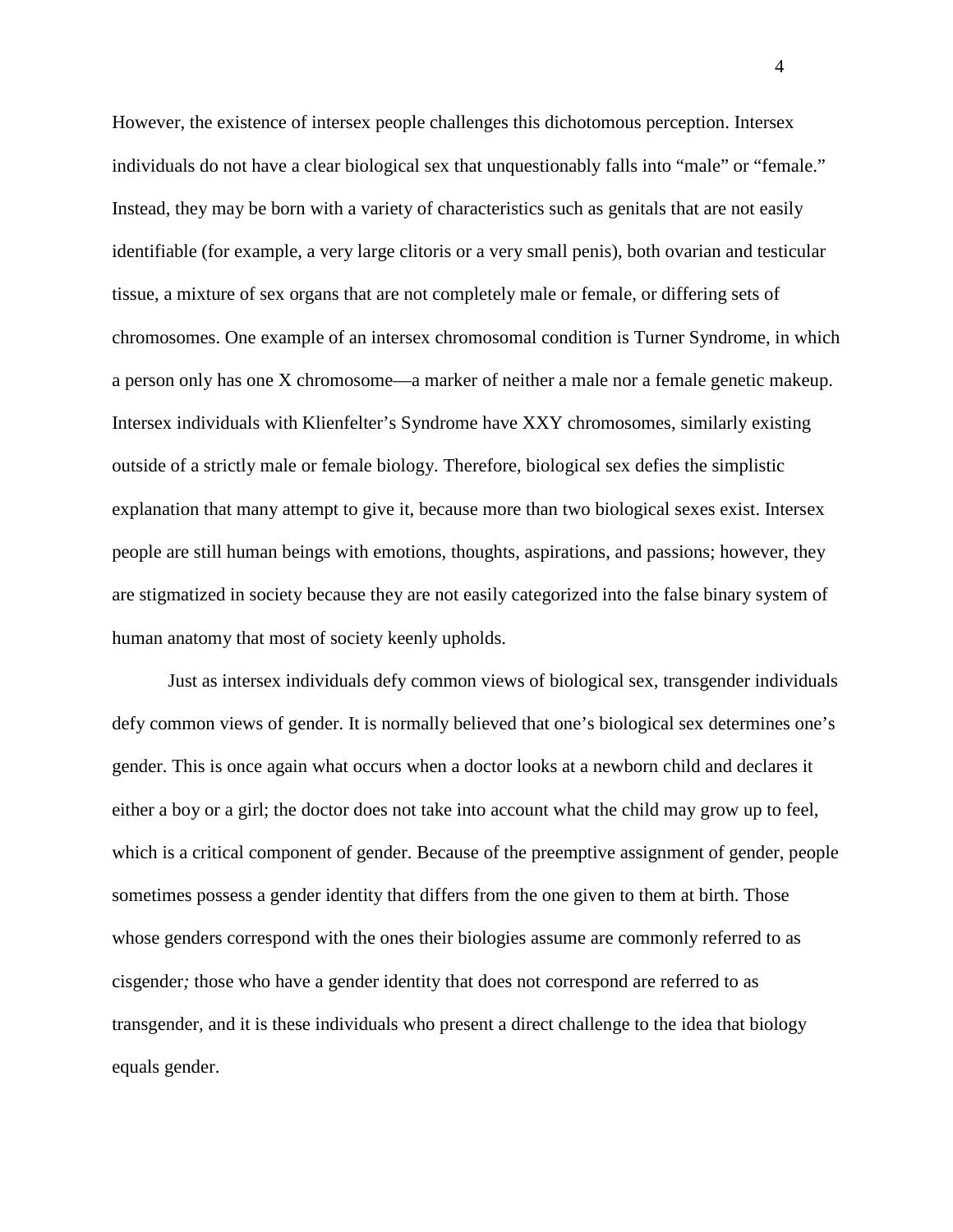Gender becomes even more complex when one looks beyond identifying as male or female and recognizes that some people identify as something entirely different. Many people around the world fall under the nonbinary umbrella*,* a set of identities that exists beyond the binary*,* or two-parted, system of gender that mainstream society upholds. For example, those who identify as agender feel neither male nor female, and instead live comfortably without classifying themselves as a particular gender. Those who identify as gender fluid do not feel that they have a fixed gender but rather fluctuate between genders over time. Others identify as simply nonbinary, denoting that they do not feel that they live, or that they should have to live, within the gender binary. As of 2014, Facebook offered fifty-eight gender options for users to mark on their profiles, showing the wide range of identities that people claim and demonstrating that gender is a much more multifaceted experience than many believe it to be.

## **"Doing Gender" Theory**

On the surface, gender is often reduced to a simplistic dichotomy of male or female, masculine and feminine, and people become categorized accordingly. Sociologist Betsy Lucal (1999) further explains the binary system of gender, stating that people's polarized views regarding gender lead them to use socialized cues to classify others into one of two classes, and anyone who does not neatly fit into "male" or "female" is automatically viewed as illegitimate or abnormal (p. 784). To avoid confusion and ridicule, therefore, people learn to "do" a gender, either male or female, and "do" the differing actions and behaviors associated with each. These performances become so socialized in our experience as humans that they are not so much ingrained in our lives but rather become their bases:

> Because our appearances, mannerisms, and so forth constantly are being read as part of our gender display, we do gender whether we intend to or not. For

5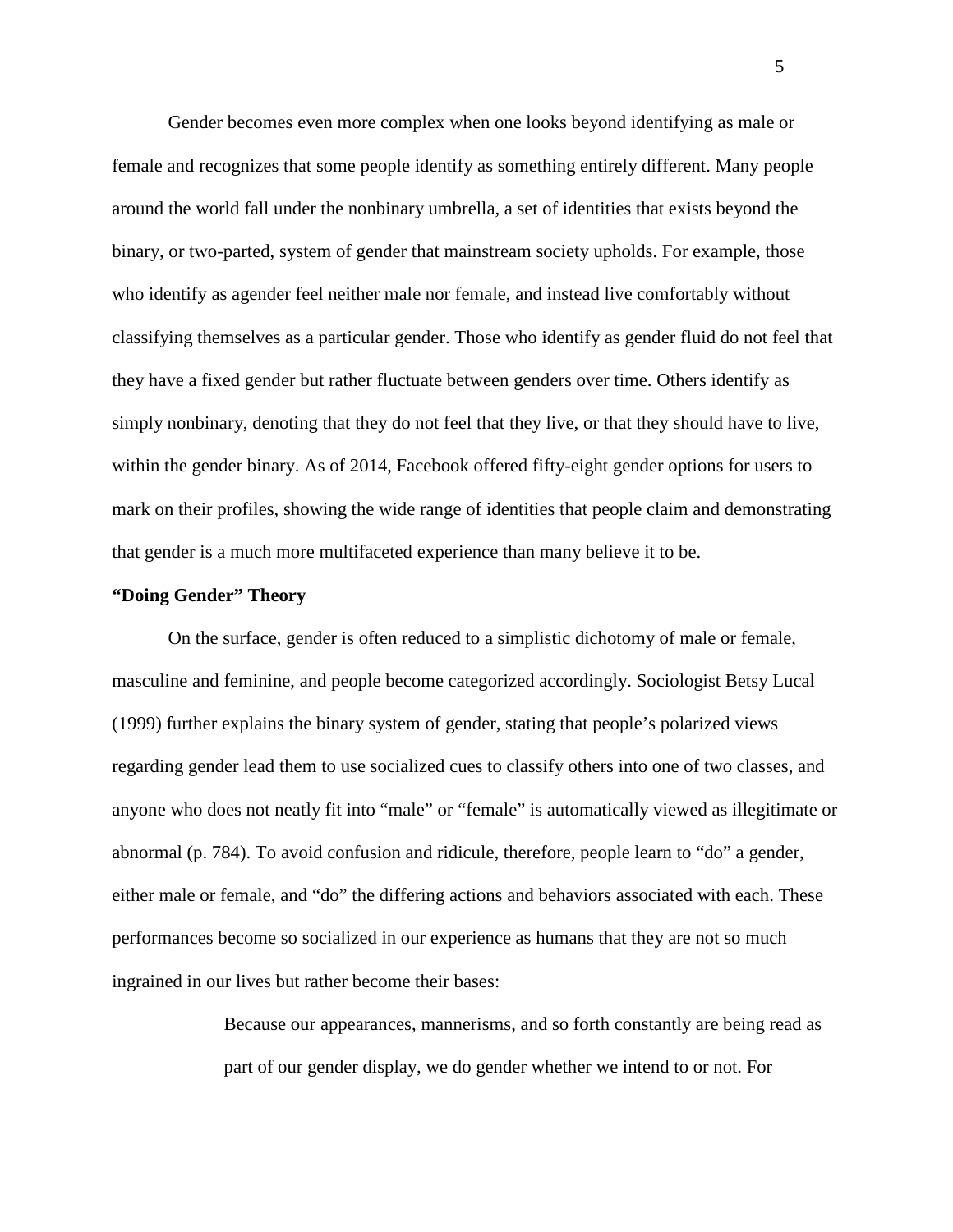example, a woman athlete, particularly one participating in a nonfeminine sport such as basketball, might deliberately keep her hair long to show that, despite actions that suggest otherwise, she is a "real" (i.e., feminine) woman. But we also do gender in less conscious ways such as when a man takes up more space when sitting than a woman does. In fact, in a society so clearly organized around gender, as ours is, there is no way in which to not do gender. (Lucal, 1999, 784)

Gender, therefore, can become an insidious influencer, leading people to unconsciously "do" masculinity or femininity and leaving little room for conscious, individual choice.

Gender not only encompasses innate identity, performances, and social expectations, but a system of power dynamics. Part of this power both arises from and is created by the idea that "male" is the default; femininity, in turn, requires additional markers of conventional womanhood to differentiate it from masculinity (Lucal, 1999, p. 783). Mickey Mouse wears nothing but red coveralls, yellow shoes, and white gloves. Minnie Mouse, to make sure viewers definitively know she is female, must not wear the same garments; instead, the animators add an extra heel to her shoe, an extra flare to form her skirt, extra long eyelashes to her eyes, and an extra bow on her head. We perceive Minnie as female because she possesses the "extra," and Mickey as male because he does not. "As with language, masculine forms are taken as the generically human; femininity requires that something be added," states Lucal (1999, p. 783). People use such additions to present themselves as feminine to others who use visual cues to determine one's gender, allowing a man to present himself as a woman. This further demonstrates the idea that gender and femininity consist of a complex of cultural cues and learned performances rather than a simple identity drawn from one's sex.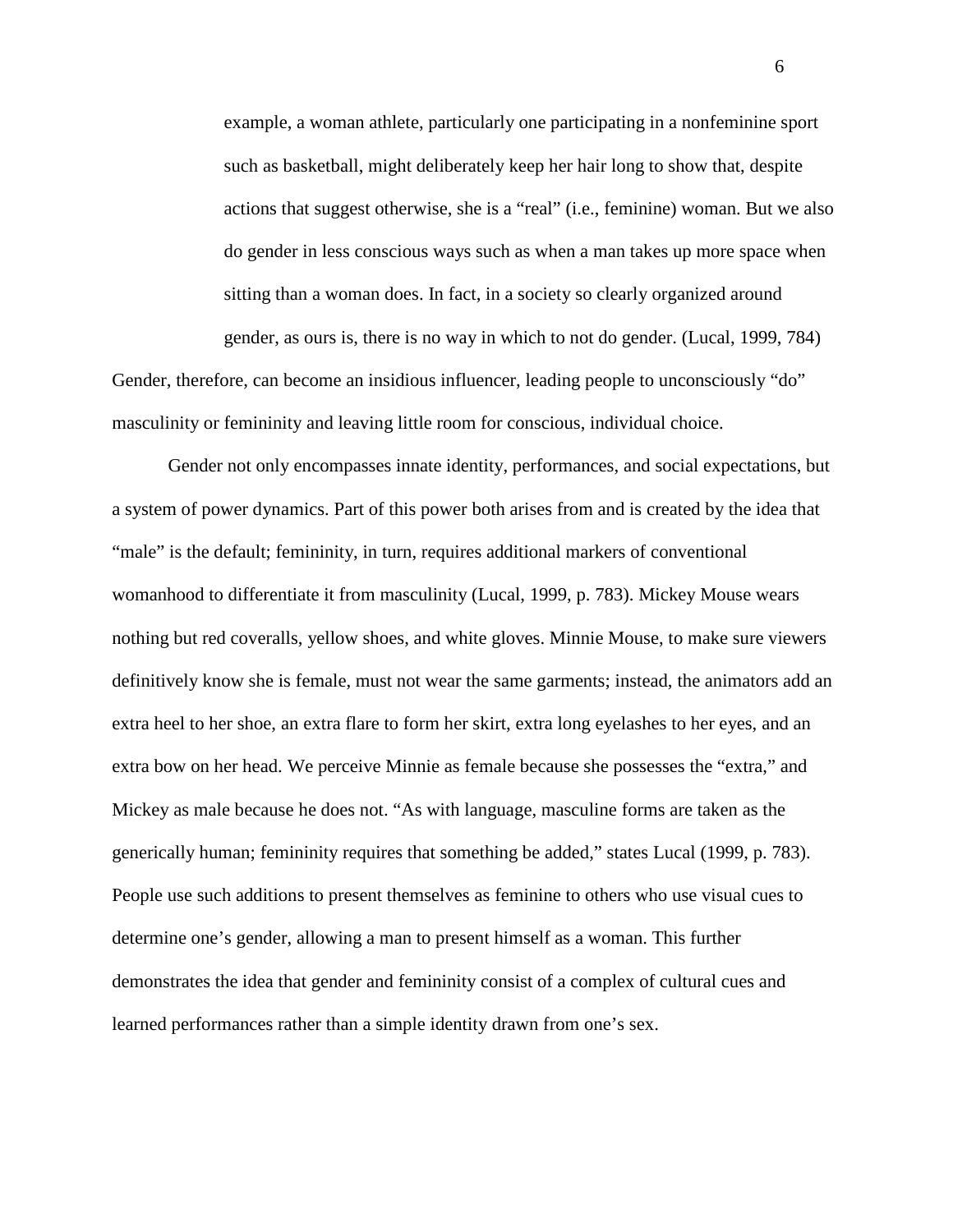#### **Gender Hegemony and the Devaluation of the Feminine**

If femininity exists as the process of adding "extras" to differentiate it from masculinity, someone may make the argument that it is now socially acceptable for women to wear pants, and therefore less necessary for women to fit themselves into a Minnie-esque image of femininity. If this is the case, why, then, is it not equally as acceptable for men to wear skirts? Why are they still largely prohibited from being anything other than plain Mickeys, with any traditionally feminine addition perceived as taboo? Why do my unpainted fingernails go unnoticed while my brother's pastel blue thumbs cause an uproar at his school?

The answer lies in the hierarchical power structure associated with gender. As previously stated, the masculine rises above the feminine in the hierarchy, leading to an observed devaluation of the feminine. Tulane University researcher Mimi Schippers (2007) studied the concept of gender hegemony and discusses the embedded cultural associations that arise from heterosexual assumptions:

> Hegemonic constructions of sexuality as natural or grounded in biology establish the 'naturalness' of the complementary and hierarchical relationship between masculinity and femininity. Placed together in relationship to each other, these features of masculinity and femininity provide the hegemonic scaffolding for relationships between men and women as 'naturally' and inevitably a relationship of dominance and submission…The significance of masculinity and femininity in gender hegemony is that they establish symbolic meanings for the relationship between women and men that provide the legitimating rationale for social relations ensuring the ascendancy and dominance of men. (pp. 90-91)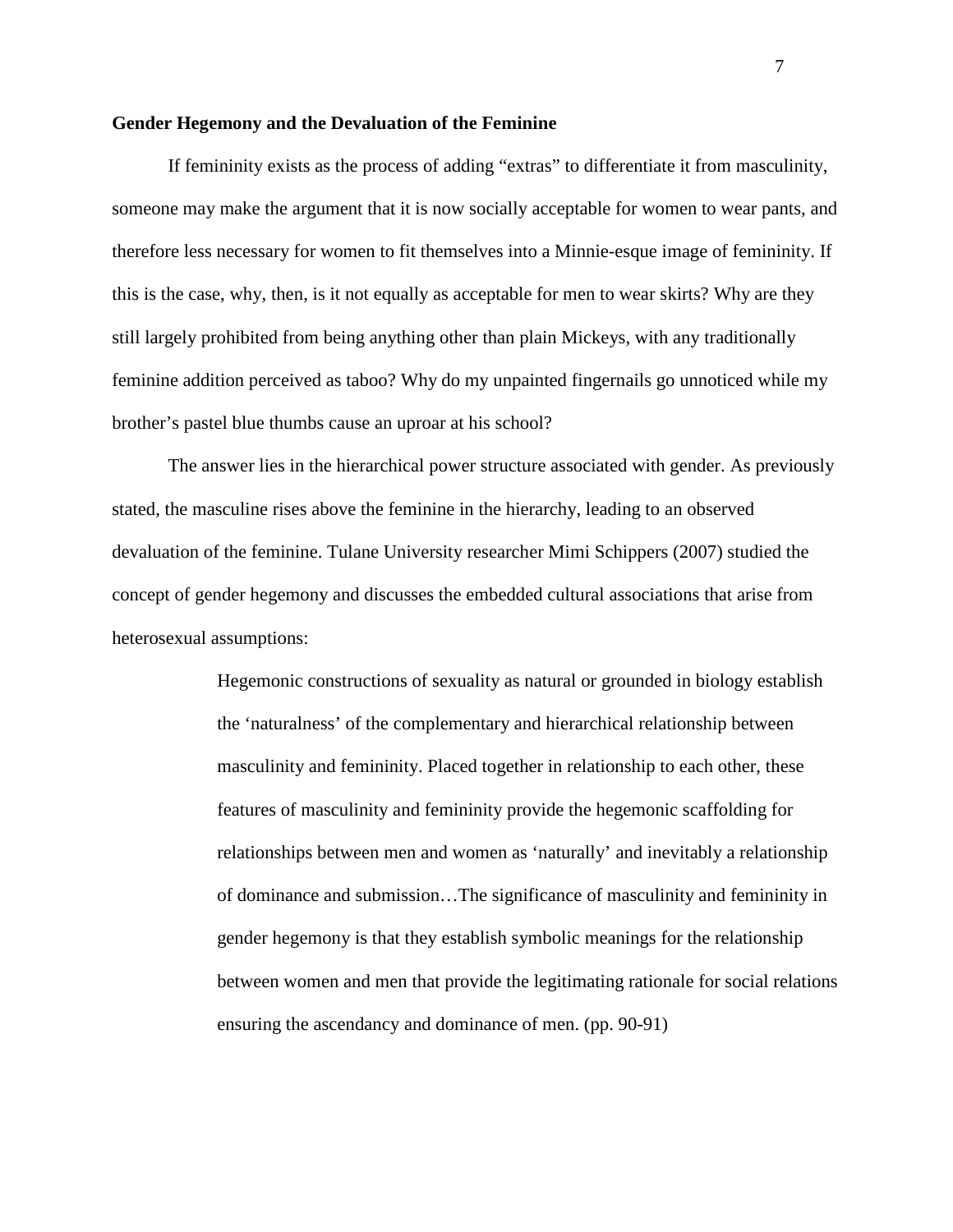In other words, the perceived physical dominance of men over women translates to a larger societal perception of men's overall dominance. It is important here to emphasize that men do not *in actuality* have to dominate women in all aspects of society; instead, the mere *perception* that they do creates a symbolic complex that perpetuates the hierarchical relationship between masculinity and femininity.

It is also paramount to acknowledge that within the gender hegemony, masculinity and femininity are tied to their "appropriate" actors, meaning men acting masculinely and women acting femininely. The devaluation of the feminine is the phenomenon that allows women now to wear pants (moving up the hierarchy through a "masculine" action) but bars men from wearing skirts (moving down the hierarchy by adopting a "feminine" action). When a man acts feminine, other men invoke what Schipper (2007) describes as the "masculine hegemony," the hierarchy within masculinity that places the most masculine men above less masculine men, resulting in "the subordination and marginalization of other masculinities" (p. 87). Therefore, men who adopt feminine actions, such as wearing skirts and make-up, are perceived as lesser because, by being feminine, they are placing themselves lower on the hierarchy established by the gender hegemony.

While society now largely allows women to discard their polka-dot bows and skirts, we must still be, at least in some sense, a Minnie. We can wear pants, but they must be *women's*  pants—flatteringly fitted, cut to showcase shoes. We can do away with a cumbersome bow, but our hair must still remain long, or at least styled with a feminine flair. We can play sports and be physically powerful, but we must still look good while doing so, and we are still encouraged to shrink ourselves through exercise and dieting. If we don't—if we fail or refuse—we fall lower not only within the gender hegemony but the "feminine hegemony"; just like its masculine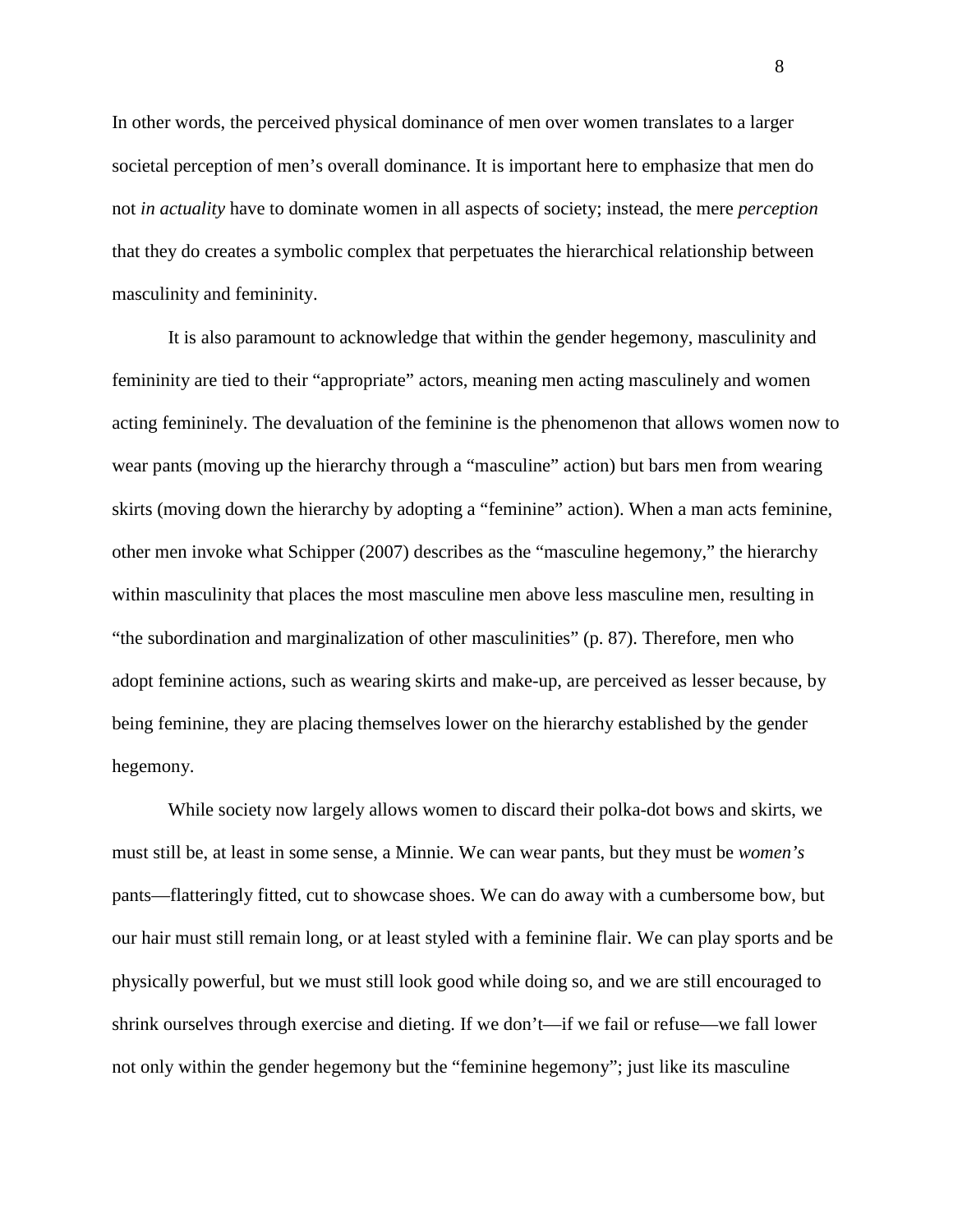counterpart, the feminine hegemony involves the ascendancy of certain expressions of femininity over others (Schippers, 2007, p. 94). For example, while it is possible for a woman to be and feel feminine with a buzzed haircut, such an expression would place lower on the ladder than, say, the more typically feminine one of long blonde curls. Therefore, implied within the concept of gender hegemonies is the existence of multiple masculinities and femininities, ones that uphold the established hierarchy and ones that challenge it. The challengers—the polka-dotted Mickeys, the eyelash-less Minnies—find themselves stared at, slandered, ridiculed, even abused because of their embodied opposition to the conventional perception of gender expression. So, yes, women can now wear pants, but I'm waiting to cheer until men can wear lace dresses with no one blinking an eye.

#### **Raunch Culture and Weaponized Femininity**

#### **Raunch Culture**

The various power structures inherent in gender play a large role in how people behave and choose to present themselves as they conform to masculine and feminine expectations not only to avoid ridicule, but to seek out societal benefits. In the case of coerced femininity, however, the benefits may not outweigh the damage one may do to her body, her internal psyche, and the overall state of gender equality. Author Ariel Levy explores the idea of conforming to socially accepted expressions of femininity and womanhood in the book *Female Chauvinist Pigs: Women and the Rise of Raunch Culture.* According to Levy (2005), "raunch culture" encompasses a society in which a specific brand of women's sexuality, "kitschy, slutty stereotypes," has become codified and commodified, leading women to be objectified, objectify others, and objectify themselves (34).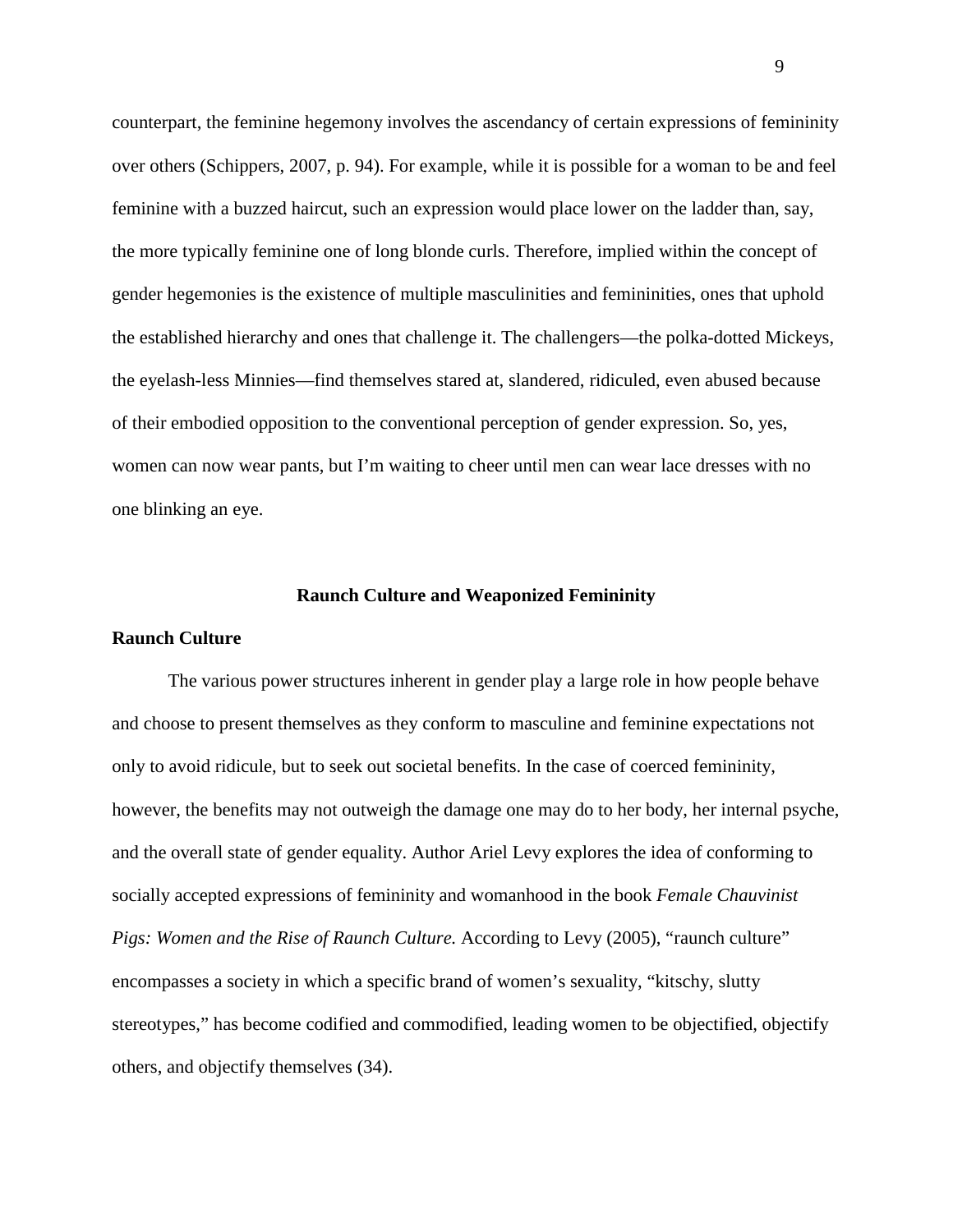Levy cites *Playboy, Girls Gone Wild,* pornography, and stripping—all things involving women displaying themselves and their sexuality for profit, male acceptance, and personal gain—as examples of women pandering to the male gaze as per raunch culture, the same way the "Crazy Ex Girlfriend" girls do. However, Levy also delves into less apparent instances of selfobjectification due to their ostensibly feminist objectives. The group CAKE, founded by two women, throws monthly parties in which "sexual equality and feminism finally meet," where women are encouraged to openly discuss and express sexuality as a form of liberation and selfempowerment (Levy, 2005, 70). The founders describe it as a statement against a society that has historically regarded women's sexuality as a taboo to be left in the dark; however, Levy's description of a CAKE event reveals the objective power inequalities involved in the organization's version of sexual empowerment: women dancing on each other with cameras aimed at them after paying to join the party, all wearing the same type of revealing clothing, being ogled by a large group of men (74). Levy's account demonstrates CAKE's narrow variety of feminine expression, one that is still driven by appealing to the male gaze. A CAKE partier's clear regret after drunkenly engaging in sexual activities with other women while men watched underscores this point (Levy, 2005, 74). While publications like *Playboy* openly package female sexuality to cater to a male audience, organizations like CAKE shroud their sexualization of women in the promise of gaining autonomy and power, when in reality the women engage in the same objectification they both crave and reject from men.

The argument Levy progresses throughout these examples is that raunch culture, rather than liberating women's sexuality, confines it to a narrow iteration, one form of sexual expression, that advances "the prioritizing of performance over pleasure; a lack of freedom to examine [women's] own varied, internal desires; an obligation to look as lewd as possible"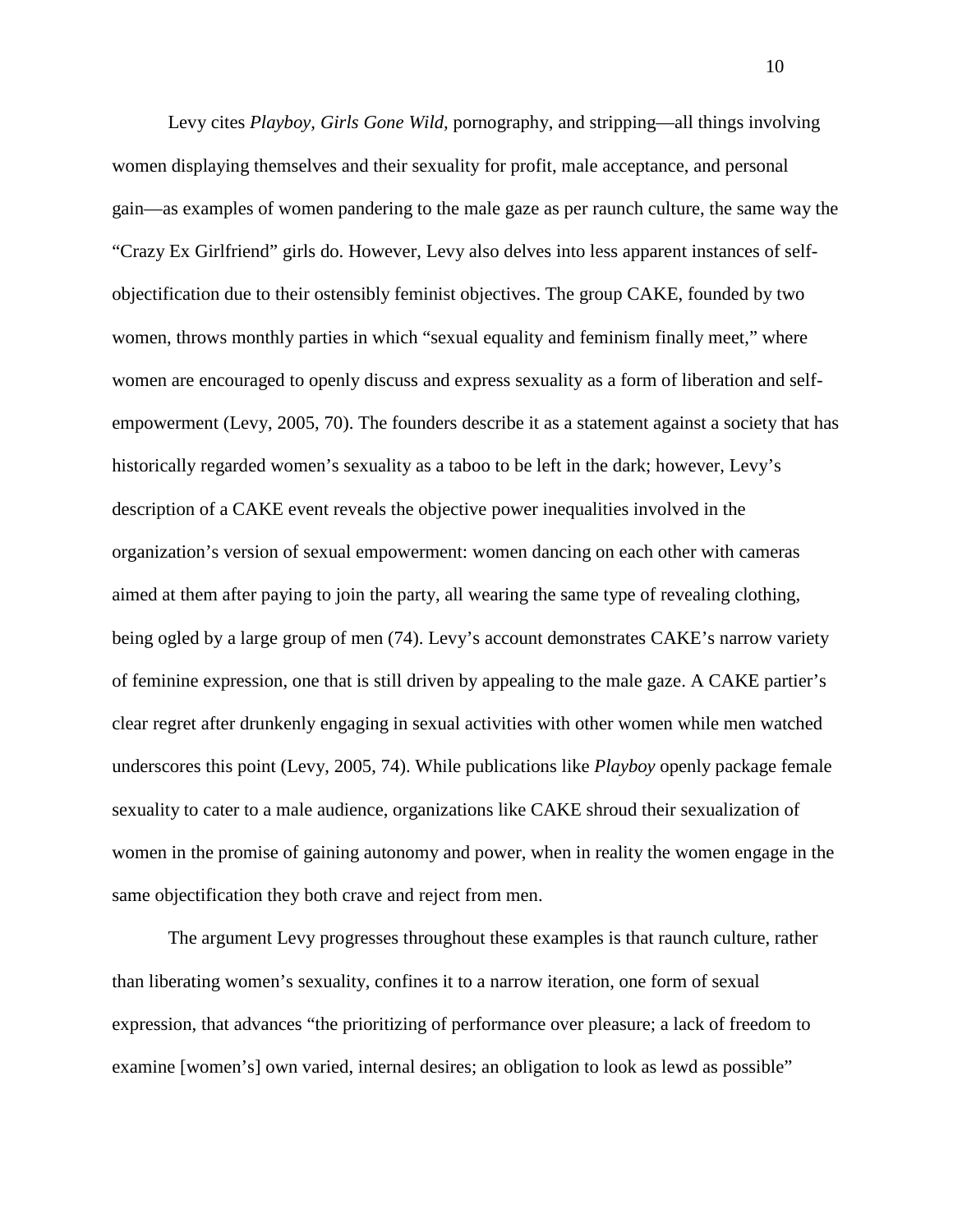(168). Instead of feeling free to express themselves however they see fit, women often believe they must conform to one specific type of sexuality, one that objectifies both themselves and other women in an attempt to appeal to the male gaze. The focus is not on women's own pleasure and desires, but rather the ways in which they can sexually appeal to men.

Thus, women implicitly place themselves lower on the hierarchy, which invites a circuitous contradiction: by adopting an acceptable and celebrated form of femininity (one that caters to the commonly perceived sexual desires of men), they are simultaneously raising themselves within the feminine hegemony yet further solidifying femininity as lesser than masculinity. Schippers (2007) states, "Regardless of one's sex category, the possession of erotic desire for the feminine is constructed as masculine and being the object of masculine desire is feminine"; when women add feminine "extras" to their appearance such as makeup, short skirts, heels, even plastic surgery and implants and behave in a sexualized manner in order to become more attractive to the male gaze, they make themselves an object of masculine desire, effectively placing themselves lower in the gender hegemony.

To further complicate the situation, oftentimes, the reason women engage in raunch culture is in an attempt to place themselves higher on the gender hegemony. By objectifying both themselves and other women, many women admitted to Levy that they "wanted to be 'one of the guys'; they hoped to be experienced 'like a man.' Going to strip clubs or talking about porn stars was a way of showing themselves and the men around them that they weren't 'prissy little women' or 'girly girls'" (p. 4). Embracing the male-dominated culture of treating women like sex objects, whether through porn, strip clubs, or everyday interactions in which people belittle "prissy" or "girly" girls, gives some women the societal benefit of being regarded as "better," higher on the gender hegemony than their "girlier" counterparts. Once again, the devaluation of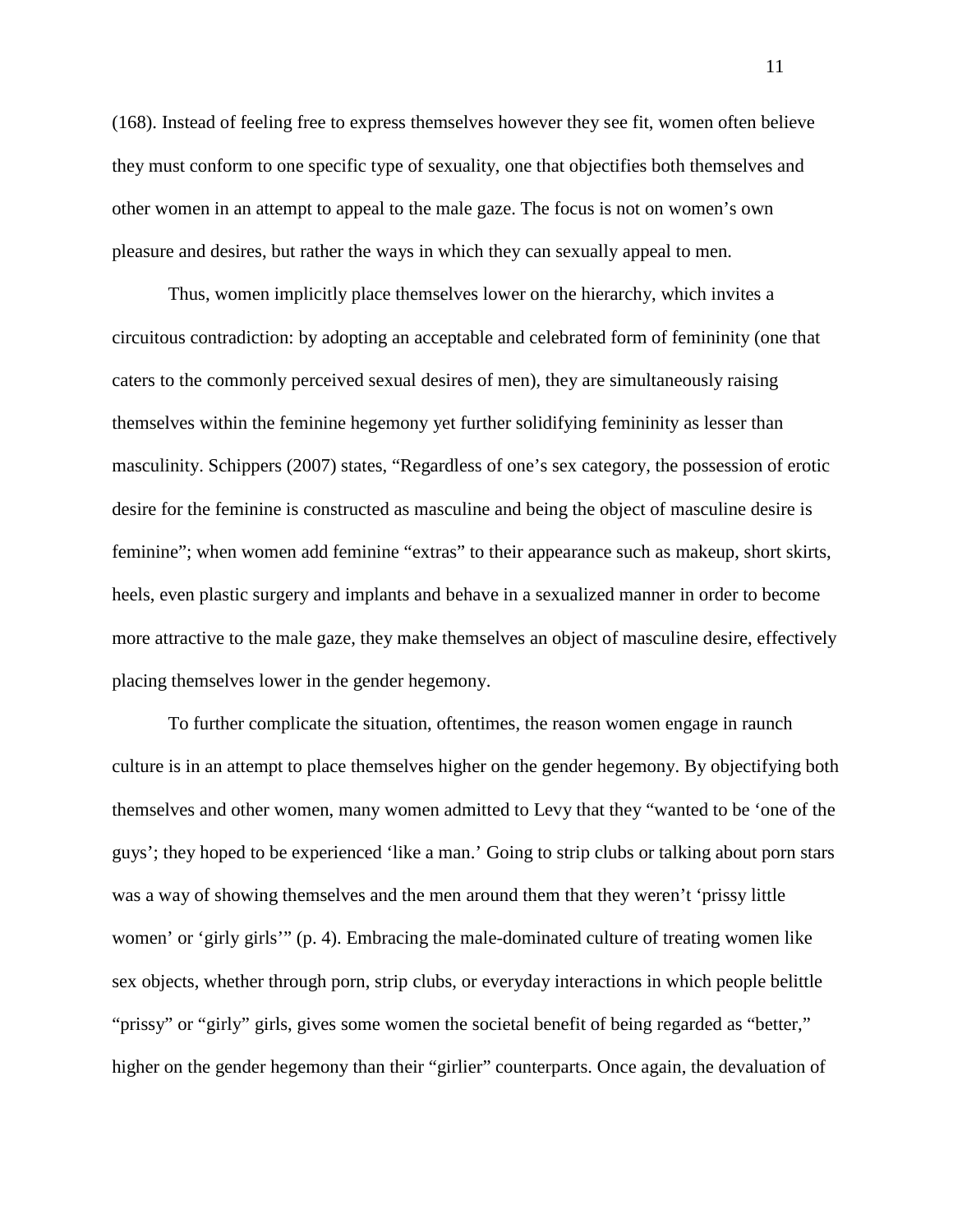the feminine rears it head, and the "female chauvinist pigs" Levy describes use the phenomenon to advance their own standing in society at the expense of other women.

However, women must still refrain from encroaching entirely into the male space; the Minnies, though they may reject the bows, must still wear a skirt as a show of deference. If they don't, if they try to wear Mickey's pants, they are viewed as *too* manly, *too* aggressive, *too* sexual—too much. Levy underscores this point with the example of Hugh Hefner, *Playboy* founder and viewed by many as a progressive, feminist knight of the sexual revolution. While on the surface he advocates for free sexual expression and for women to be "themselves," his philosophy, like many others', limits who and what a woman can actually be. If a woman's version of sexuality involves *too much* sexual freedom, she is labeled immoral or wanton; if it involves *too much* appreciation for other women's bodies, she is written off as a lesbian (Levy, 2005, 59). In short, women must still remain under men in the hegemony, regardless of the ways in which they attempt to raise themselves higher. In fact, in the process of climbing the feminine ladder to move closer to a heavily guarded door, the women who engage in raunch culture perpetuate the idea of masculinity dominating femininity. Levy addresses this contradiction throughout her book, highlighting the behaviors that may temporarily benefit one woman, but that ultimately damage the rest of womanhood.

#### **Weaponized Femininity**

Levy begins a critical discussion regarding the ways women are compelled to express their sexuality in contemporary American society, but *Female Chauvinist Pigs* lacks an important piece of the puzzle. It is true that society has become pornified and sexualized, leading a large number of women to choose to engage in raunch culture while unwittingly perpetuating the sexist system they claim to fight against, using the cartoonish, caricatured sexuality Levy

12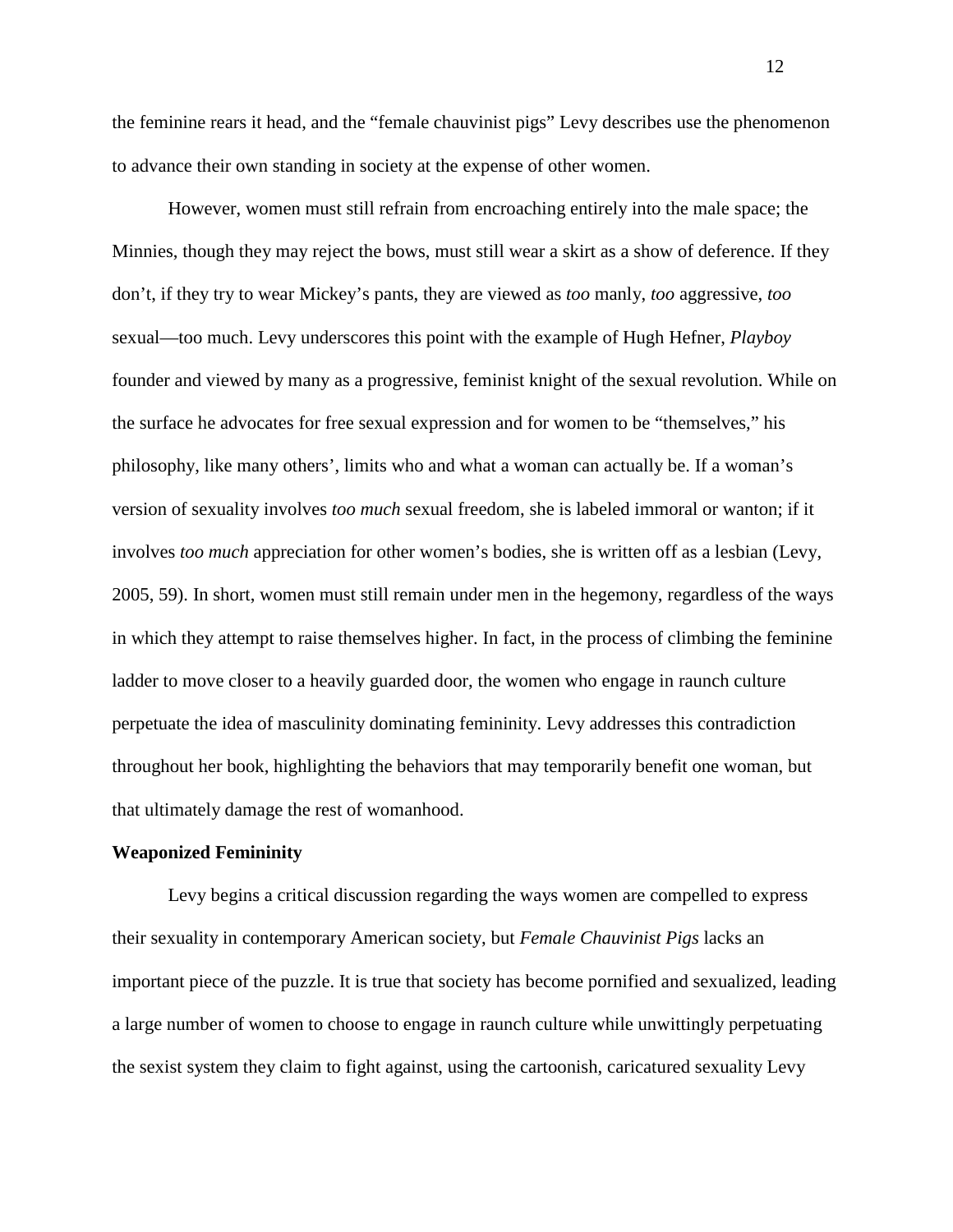describes to appeal to men and in turn gain social benefits. However, raunch culture is not the only phenomenon to arise from the devaluation of the feminine; women have also created a culture of embracing a certain version of anti-masculine femininity, called here "weaponized femininity," to combat patriarchal ideals.

Weaponized femininity is a fairly new concept, birthed and popularized through social media sites, but what it lacks in peer-reviewed scholarship, it makes up for in discourse on websites like Tumblr, Twitter, Pinterest, and Reddit. It may be viewed as a subset of raunch culture in the sense that it embraces a particular type of feminine expression as an avenue to a particular type of empowerment, but it is distinct in that it involves an acknowledged disdain for the masculine. Women who engage in weaponized femininity use a "girly" feminine expression to subvert the gender hegemony by reclaiming femininity and infusing it with intentional feminist intent, thereby reframing the feminine as a politically charged, even dangerous identity. Instead of simultaneously rejecting and conforming to an accepted form of femininity as in raunch culture, the culture of weaponized femininity attempts to transcend gender roles by transforming the feminine—usually viewed as soft and nonthreatening—into an act of aggression.

How, then, can femininity become weaponized? A search for "weaponized femininity" on Pinterest reveals images of women, more often than not white, thin, and conventionally attractive, wearing dresses and heels while wielding a knife or gun. There are daggers sheathed in G-strings and pistols adorned with roses, meant to jar the audience with the combination of the nonaggressive (feminine) and the violent (masculine). These images occur alongside photographs of extensive lipstick and eyeliner collections, and even advertisements for certain makeup brands such as one called WarPaint. Taken all together, the Pinterest results reveal a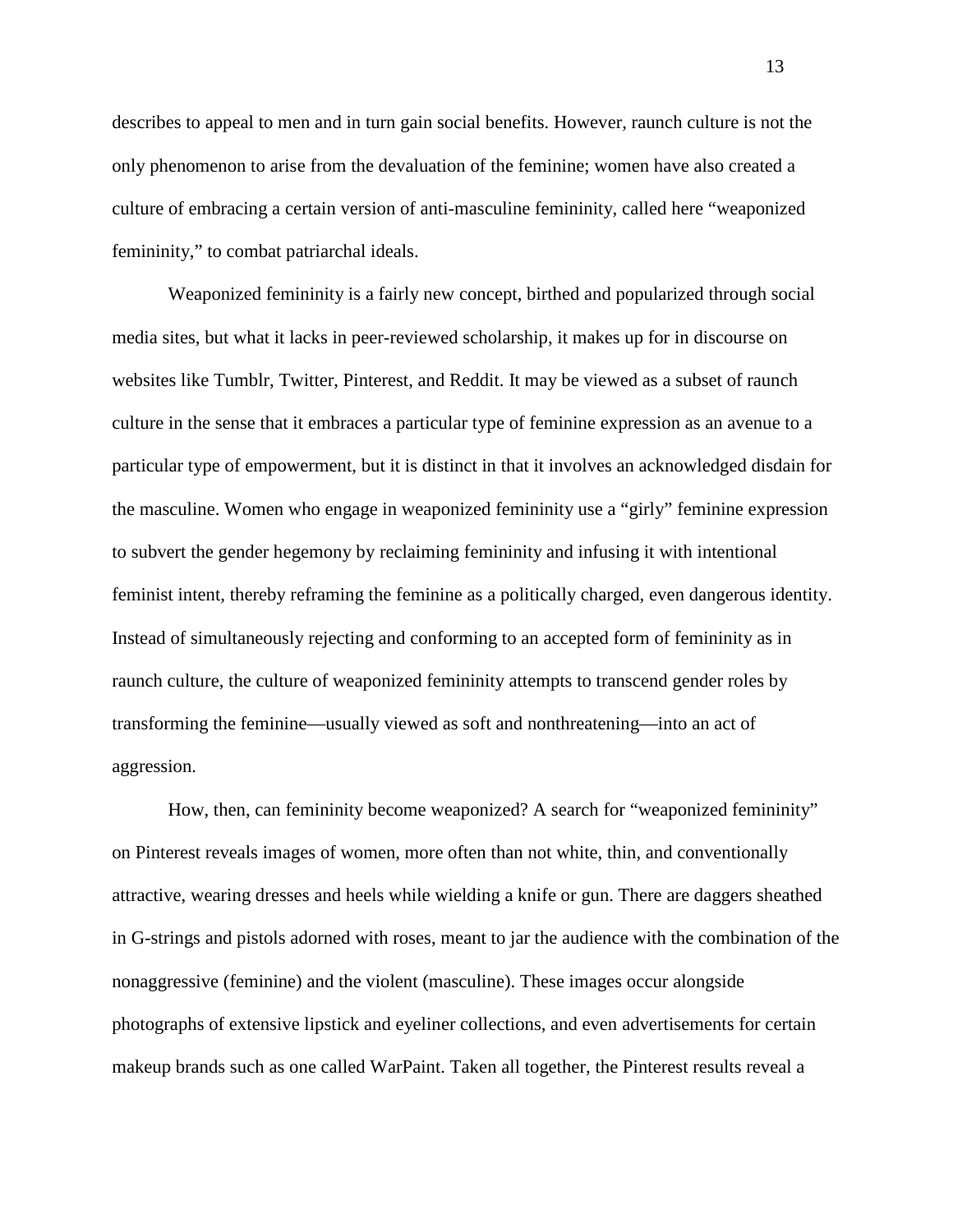contradiction not unlike the one found in raunch culture: women attempting to gain power by adhering to a highly stylized, highly intentional version of femininity while in actuality creating a problematically restrictive image of womanhood.

Though weaponized femininity differs from raunch culture in its intent, it ultimately meets the same problems. When women wing their eyeliner "sharp enough to kill a man," as satirized in a YouTube makeup tutorial parody by Taylor Smith (2013), or when they regard lipstick as "the blood of a man," they do not challenge much about the gender hegemony. Regardless of the objective, heels, winged eyeliner, red lipstick, and tight or revealing clothing still perpetuate a societally created and accepted expression of femininity, leaving little room for others. The aesthetic of the Internet's weaponized femininity largely presents itself in the form of thin, white, traditionally beautiful women with pristine makeup and fashionable clothing. Without the influence of weaponized femininity, the images would simply depict large-breasted, flat-stomached women; add a knife or a revolver in their hands, however, and they purportedly become feminist statements, rejections of the very roles they embody. The images still conform to a conventional male fantasy by staying within the confines of conventional beauty and desire. If the culture truly wanted to threaten the male gaze, it would embrace a wide range of women without a care to what mainstream contemporary society upholds as "attractive"—non-white women, large women, pronouncedly muscular women, women with blotched skin and no makeup, bald women, women who don't shave their body hair. Because this is not the case, weaponized femininity is still rooted in visual appearance and pleasing behaviors, becoming moored in the idea that a woman's value rests on her physical attractiveness, even when she wields a blade.

#### **Why?**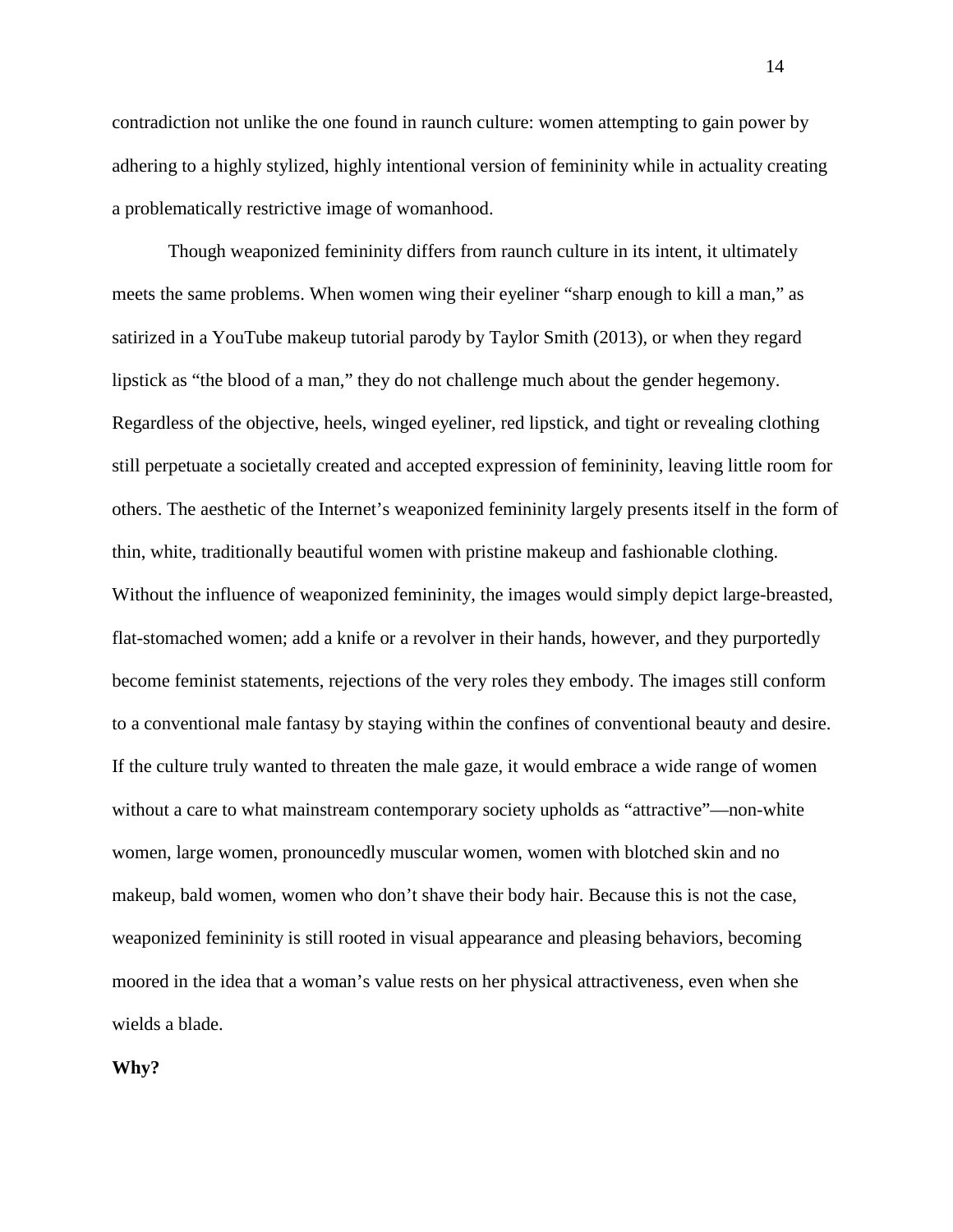In both raunch culture and the culture of weaponized femininity, women are not passive victims; to assert as much would be an insult to the intelligence of the innumerable women who have engaged in both sets of practices. Instead, it is often a conscious decision to don revealing clothing or to regard makeup as war paint, and women who choose to do so believe it is to their benefit on some level, whether in the name of subverting gender roles, feeling comfortable in their bodies, or simply having fun. The evident contradictions, however, invite scrutiny as to *why* this occurs—why women choose behaviors they may or may not recognize as damaging to themselves or other women.

## **Patriarchal Bargaining**

One explanation could rest in the phenomenon of patriarchal bargaining, defined by Deniz Kandiyoti (1988) as women's strategies and coping mechanisms in dealing with the concrete gendered restrictions placed upon them (275). According to Kandiyoti, "patriarchal bargains exert a powerful influence on the shaping of women's gendered subjectivity and determine the nature of gender ideology in different contexts. They also influence both the potential for and specific forms of women's active or passive resistance in the face of their oppression" (275). In other words, patriarchal bargaining influences how women choose to behave to navigate and find success within a male-dominated society. This success often comes at the expense of perpetuating the established gendered power dynamic, as in the case of the women Ariel Levy spoke to who choose to behave "like men" by objectifying other women in strip clubs. They may enjoy the temporary social benefit of connecting with their male peers, but, as previously established, the action results overall in the perpetuation of the gender hierarchy. Patriarchal bargaining works within and on behalf of the system, doing little to nothing, except become the fixation of theoretical discussions, to challenge the power structure.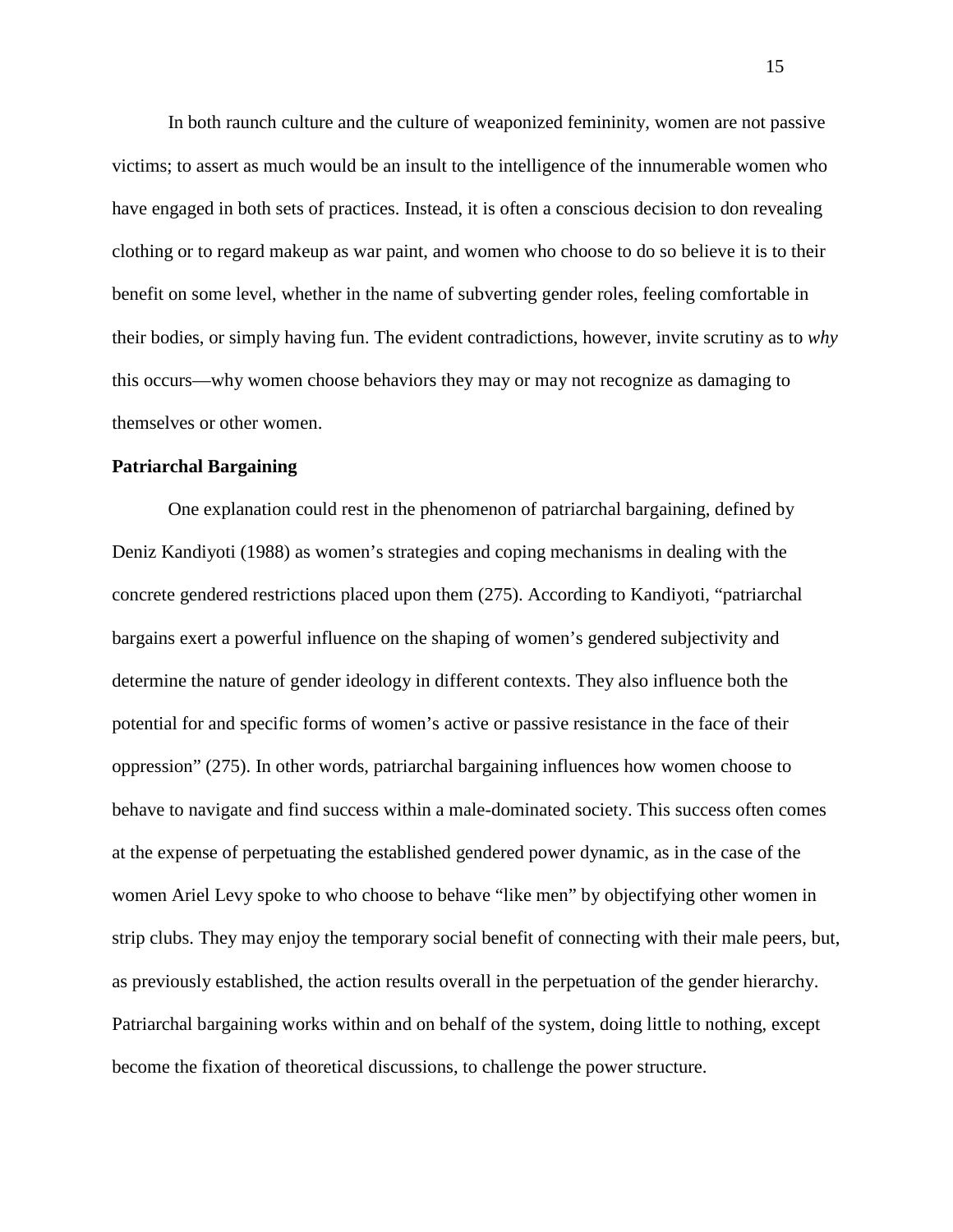## **Internalized Oppression and Domination**

Psychological factors could also play a role in women embracing roles that perpetuate their "lesser" placement on the hierarchy. University of Chicago researcher Gail Pheterson (1986) examined some of the psychological and social processes that underscored divisions between women as discovered by the Feminist Alliance Project in the Netherlands (p. 146). Two prominent concepts arose: internalized oppression and internalized domination. Internalized oppression is the process by which oppressed individuals, in this case women, accept their lower status within the dominant society and incorporate it into their behavior. It is often characterized by "self-hatred, self-concealment, fear of violence and feelings of inferiority, resignation, isolation, powerlessness, and gratefulness for being allowed to survive" (Pheterson, 1986, p. 148). While it would again be an insult to assert that every woman propagating a misogynistic culture overtly suffers from the afflictions Pheterson lists, they may still manifest in subtle, often invisible ways. "Female chauvinist pigs" may not possess a self-loathing per se, but a loathing for their status as women and the assumed femininity that placed them there is evident in their attempts to surpass it and mold it into something more akin to masculinity. While there may not be fear involved on a conscious level, the fear of social rejection and sequestration constitutes the undercurrent of many choices women make to either fit into an accepted femininity or strive to carefully construct a nonthreatening female masculinity. While there may not be an overt gratefulness for the ability to exist, some women's attempts to fit into a stylized, accepted form of femininity reveals a desire to survive and thrive in a man's world. Women cannot be said to lack agency, but internalized oppression may provide the root of contradictory behavior.

Internalized oppression works in conjunction with internalized domination, defined by Pheterson as "the incorporation and acceptance by individuals within a dominant group of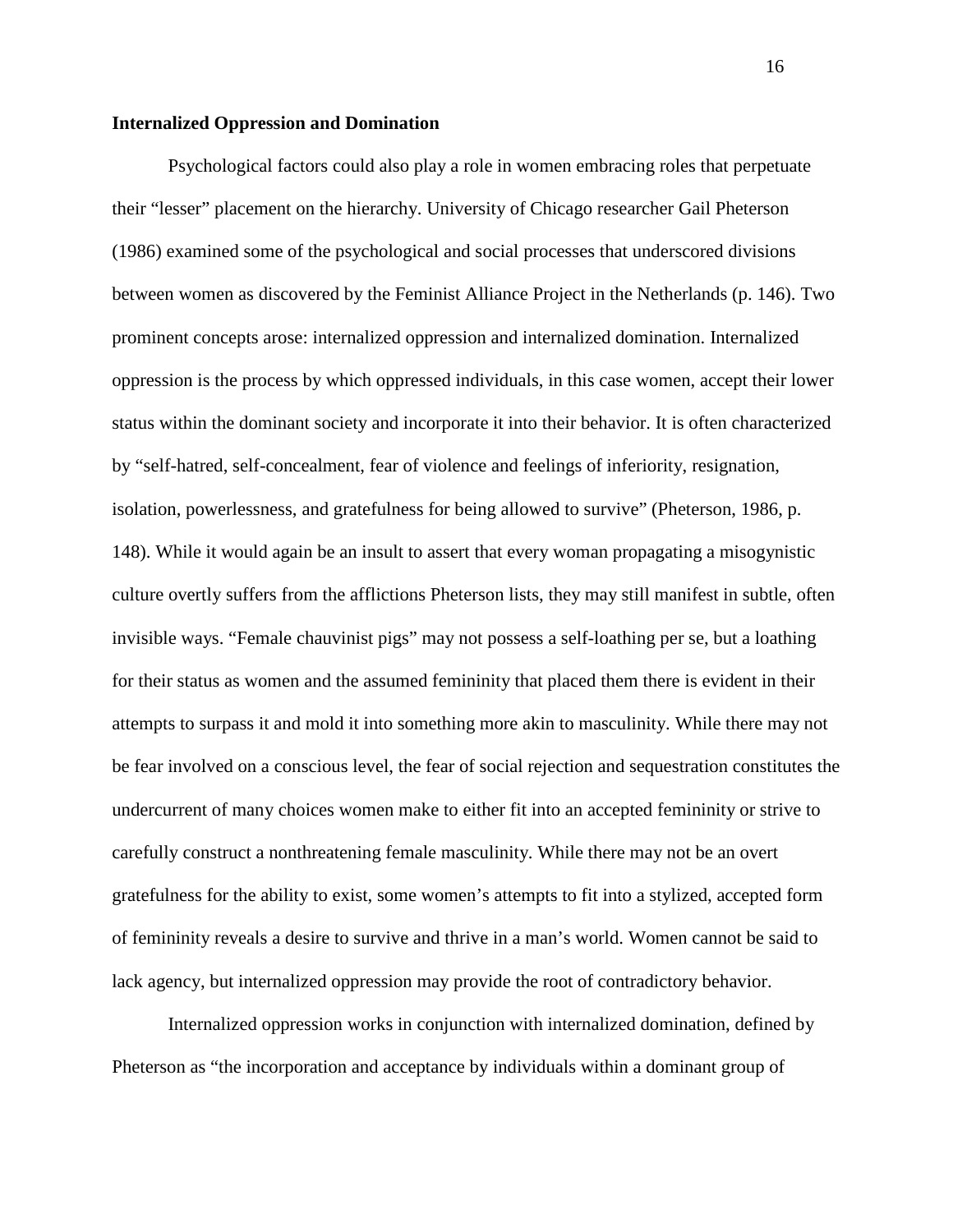prejudices against others" and characterized by "feelings of superiority, normalcy, and selfrighteousness, together with guilt, fear, projection, denial of reality, and alienation from one's body and from nature" (p. 146). When women either attempt to become "one of the guys" or behave specifically to appeal to men's sexual desires, they have accepted the masculine as the dominant group and make efforts to either join or appease that group. On the other side of the coin, men also experience and display internalized domination; just as with women's internalized oppression, the qualities may simply exist more covertly. No sane man rejects all reality before his eyes, but a denial of reality manifests when a man refuses to—or is perhaps incapable of viewing a female coworker as an equal despite her comparable education and achievements. Alienation from oneself constitutes a heavy diagnosis, but a man may experience a separation from his body when he stifles emotion for fear of being viewed as feminine, and in turn weak or fragile. The qualities of internalized dominance create limitations for both the dominant and the oppressed, as they narrow the infinite possibilities of human expression to a reduced set of behaviors; "one's own humanity is thus restricted," states Pheterson, "and one's quality of empathy, trust, love, and openness to others and life-enhancing work become rigid and repressed" (p. 146). Internalized oppression and dominance hurt not only women but men as well by barring them from exploring the wide range of human possibilities.

### **The Age of Choice**

There is no denying that historically, society has restricted women's choices on almost all levels, from ostracizing women who wore pants to barring them from engaging in civic life. From there, there is also no denying that the relatively new freedom to choose their own paths women enjoy should be a cause for celebration. However, discussions of raunch culture and weaponized femininity have already established the contradictions within women's choices to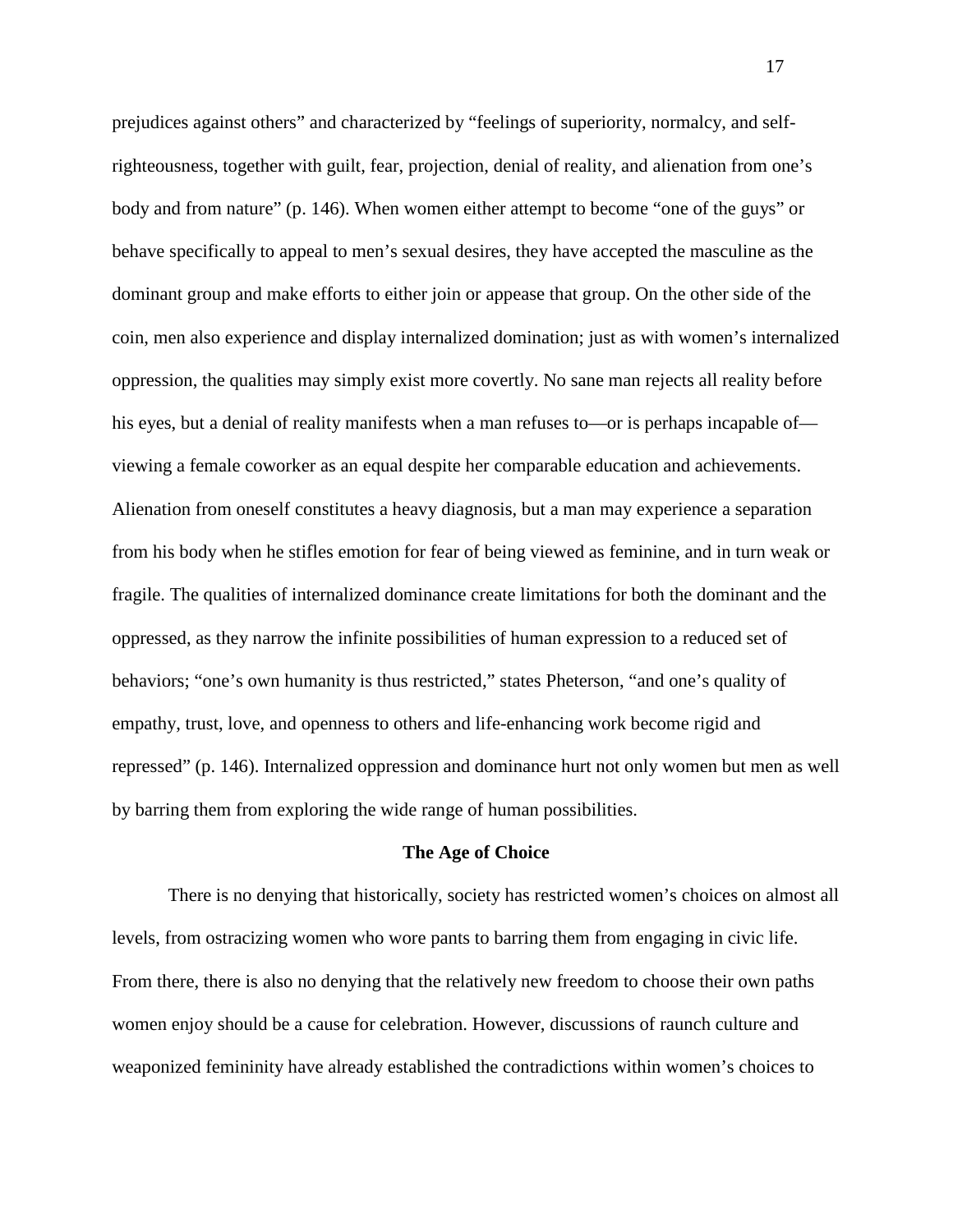adhere to socially rewarded yet problematic expressions of femininity. R. Claire Snyder-Hall (2010) discusses the character of third-wave feminism, developed in the 1990s and continuing today, as a movement that seeks to reconcile traditional femininity with the ideals of feminism by exploring the relationship between gender equality and sexual freedom (p. 255). This new, inclusive wave of feminism driven by the idea of individual choice and self-determination invites its own set of questions—is the concept of free choice inherently problematic because it allows women to perpetuate the gender hegemony? Should women who make such choices deserve negative judgment? Is it anti-feminist to engage in raunch culture or weaponized femininity? Is it anti-feminist to say that it is anti-feminist?

## **"The New Femininity" and Third Wave Choice**

Contemporary feminism draws strength and pride from declaring itself new, different from past iterations of feminism that focused on narrower objectives. Women have won the right to vote, to attend coed colleges and universities, and many other triumphs; third wave feminism expands the fight for gender equality to become more pluralistic and inclusive, celebrating a range of feminine expressions and choices to reach full self-determination. However, exactly how these ideas manifest in practice must be examined.

Anthea Taylor (2003) encourages scrutinizing new ideas within feminism to determine whether they are truly progressive and defiant to the gender hegemony. Though Taylor examined feminism in the early 2000s, before Ariel Levy published *Female Chauvinist Pigs* and before the concept of weaponized femininity took hold of Internet spaces, she predicts the two phenomena in determining that the "new femininity," as she names it, hinges upon two ideals: celebrating rather than denigrating femininity, and characterizing women's feminine expression as voluntary and therefore empowering, yet still commodified (n.p.). The former concept pertains to the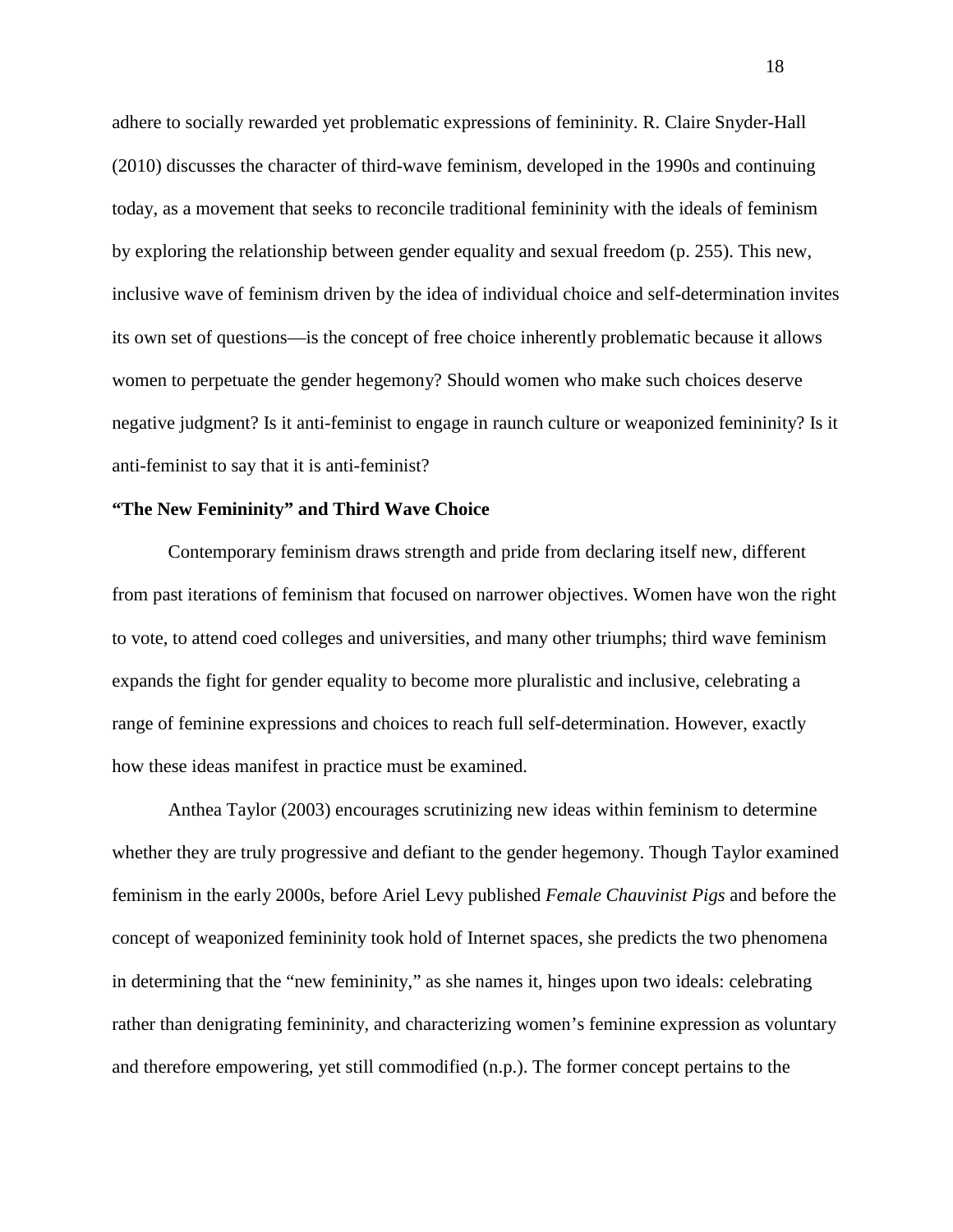attempts of weaponized femininity to raise up femininity by attaching it to an aggressive agenda; the latter reflects raunch culture's embracing of women choosing to objectify themselves and other women. These parallels demonstrate that Taylor's "new femininity" meets the same pitfalls—perhaps empowering a small number of women, but ultimately "[shoring] up, rather than [contesting], a particular symbolic order," here meaning the gender hegemony (Taylor, 2003, n.p.). If feminism is about achieving gender equality, it must challenge the unequal dynamic established within the gender hegemony; raunch culture, weaponized femininity, and the idea Taylor discusses of a new femininity may purport to work towards gender equality, but all three fall short of truly challenging the patriarchal power dynamic. Therefore, when women choose to engage in the practices attached to such cultures, they are not being "feminist" in the sense of actively challenging existing gender relations.

However, they are also not being "anti-feminist" in the sense of actively regressing the advances of feminism. Snyder-Hall (2010) defends the concept of choice within third wave feminism, examining it in the context of individual decisions and expressions. Because feminism intrinsically grapples with the relationship between full, equal personhood and devalued femininity, each feminist faces an internal conflict as to how to reconcile the contradictions arising from the ensuing clash of desires and ideals, leading to an individualized yet simultaneously collective view of feminist action. It is individual in that each woman chooses for herself the most comfortable role or expression of femininity, and collective in that together, women build a network of models and examples to show each other the wide range of possibilities that exist within femininity and womanhood (Snyder-Hall, 2010, p. 259). Thus, it is counterproductive to critique the actions of Levy's female chauvinist pigs, because they are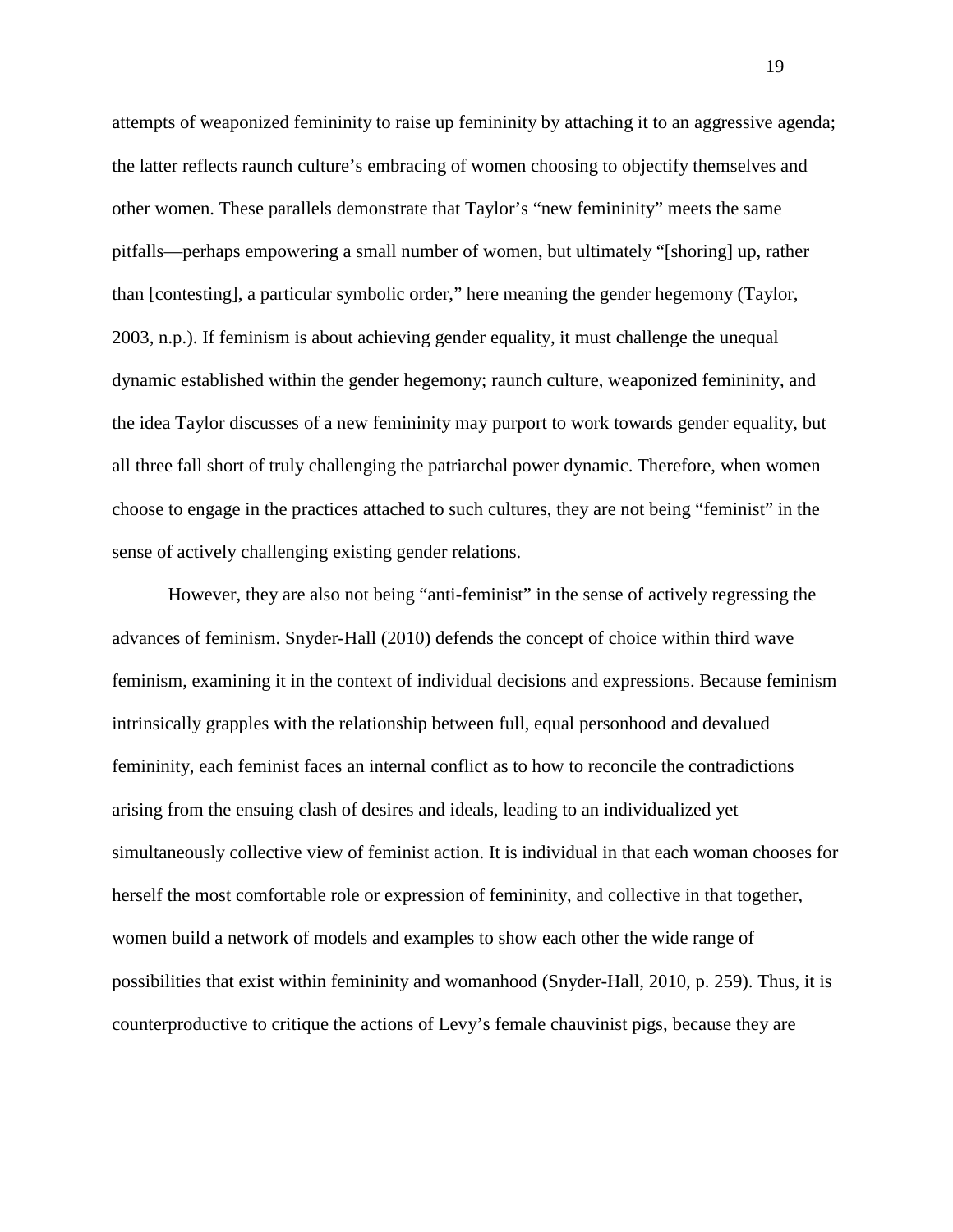ostensibly making the best decisions for themselves, and instead more useful for a woman to find her own form of expression.

Snyder-Hall acknowledges a concept that Levy introduced five years earlier: that some women really do feel most comfortable with breast implants, wearing revealing clothing and swinging their hips to mesmerize the men around them. Someone women really do find sexual pleasure in catering to the male gaze, and some women really do feel the most themselves in makeup and heels. Others feel most empowered by embracing weaponized femininity and steeling themselves with their "war paint" each morning. However, as Levy proposes, the problems arise when one form of femininity begins to dominate society, overpowering other iterations that many other women may find the most empowering (p. 200). Therefore, it is not inherently anti-feminist for a woman to engage in raunch culture or weaponized femininity. It *is,* however, critical for that woman to examine exactly *why* she feels comfortable or empowered by painting roses on a dagger or going to a strip club. Snyder-Hall worded the idea precisely:

> Feminism cannot tell any woman how to resolve her internal conflicts, but it does ask each woman to reflect on her own desires and seriously consider how her choices might play a role in propping up or calling into question the sex/gender system. A "surrendered wife" might ask herself, "When I submit to my husband, does he view me as an equal with different needs or as a subordinate whose needs are less important than his?" A *Playboy* centerfold might ask herself, "Am I really expressing my deep-seated sexual desires or just indulging my own narcissism? Does the sexualized image I am projecting expand the boundaries of gender and sexuality for women or restrict them?" (p. 259)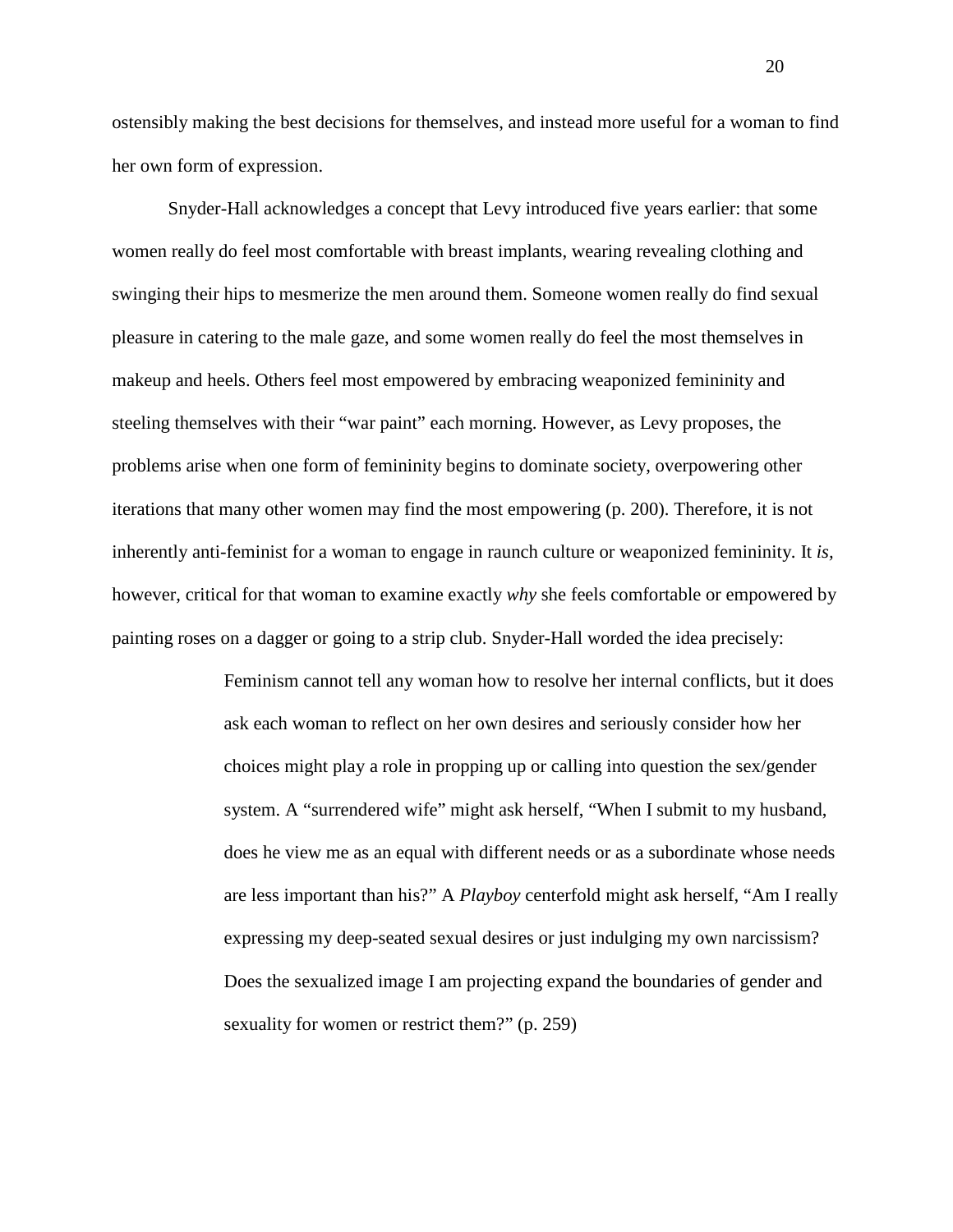If women ask themselves similar questions and conclude that their actions really *do* reflect their internal desires, then no, their decisions do not oppose the ideals of feminism, which advocate essentially for women to choose whatever lifestyle they so desire. Yet they also do not progress the ideals of feminism, because they do not challenge gender inequality but rather act within the gender hegemony.

Furthermore, self-questioning may incite discomfort and the conclusion that no, a woman's actions do not reflect her own wishes and attitudes, but instead reflect what she thinks will allow her to obtain the most social benefits or what she believes will protect her from ridicule or even violence from others. Such a case realizes Levy's fears that women often choose behaviors not out of their own wishes, but due to the influence of gender expectations and the limitations set by internalized oppression and dominance. The "Crazy Ex Girlfriend" campers therefore constitute a standard example, with their obsession with contorting their own bodies and selves into what "he" wants, rather than pausing to assess what they truly want. To "put yourself first in a sexy way" is to encapsulate the essence of raunch culture—to place the compulsion to look and act a certain way above personal comfort and fulfillment. The ability for all women to freely choose their own life path does not necessarily damage feminism; the damage occurs when the notions regarding femininity and masculinity set by the gender hegemony permeate all aspects of a woman's life, hindering the very ability to choose free of the often overbearing influence of gender assumptions.

#### **Where Do We Go From Here?**

#### **Paradoxes of Gender**

Ariel Levy may not have examined every pertinent aspect of feminism, but she comes the closest of any scholar I have read to pinpointing the inherent problem with gender itself: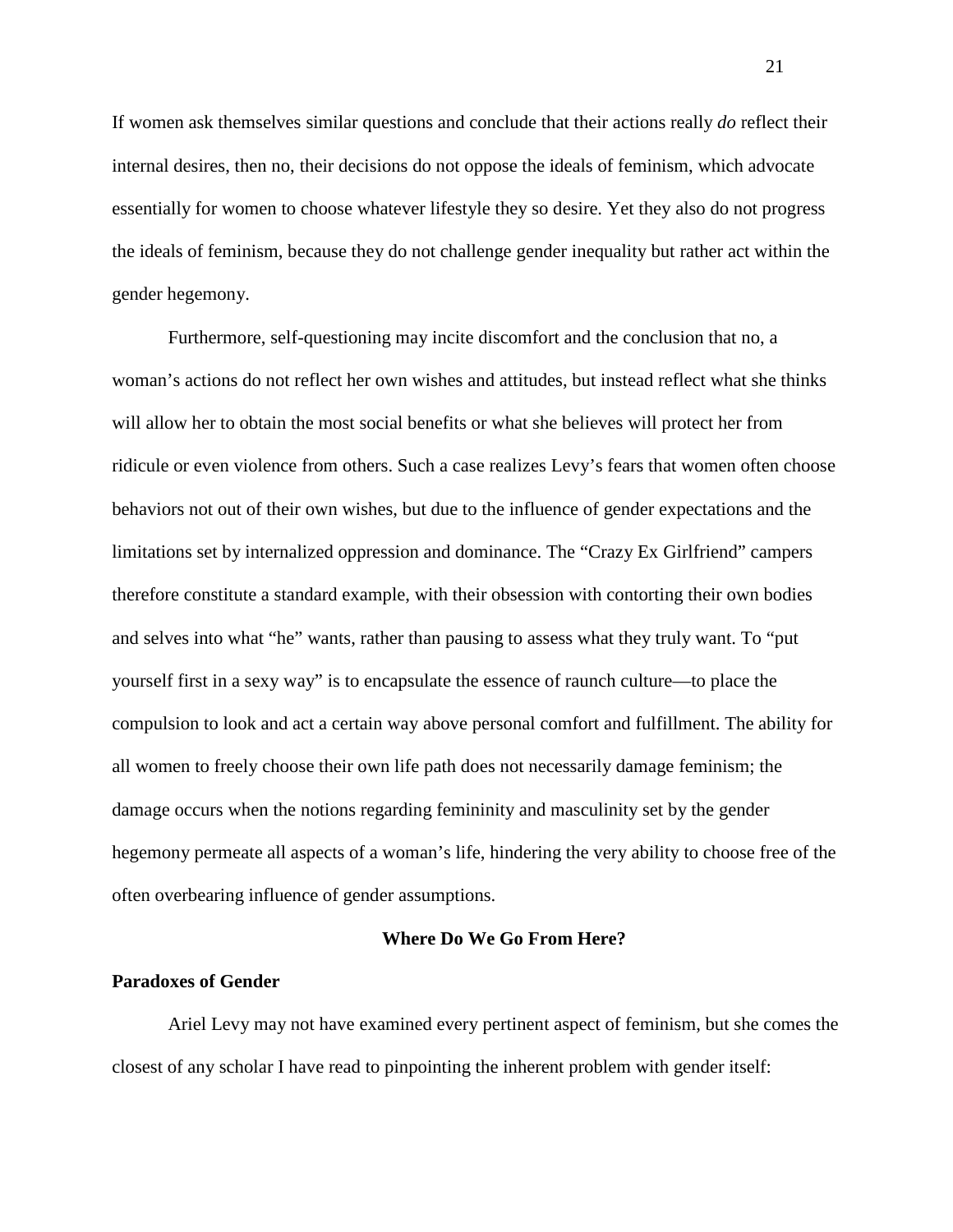"Somehow we don't think twice about wanting to be 'like a man' or unlike a 'girly girl.' As if those ideas even *mean* anything. Like which man? Iggy Pop? Nathan Lane? Jesse Jackson? Jesse Helms? It is a staggeringly unsophisticated way to think about being a human being, but smart people do it all the time" (p. 108). People patently ignore the broad range of variations of femininity, masculinity, and everything in between in favor of a neatly compartmentalized, categorized system of "this is man" and "this is woman." In describing the various hegemonies connected to gender and the characteristics attributed to men and women, Mimi Schippers also highlights the ignorance that reinforces false assumptions: "Even if few women and men actually embody these characteristics in relation to each other, the symbolic relationship established through these hierarchical complementaries provides a rationale for social practice more generally" (p. 91). Though throughout life everyone encounters clear examples of exceptions to gender assumptions—a physically weak man, a physically strong woman, a man feeling comfortable and connected with his emotions, a woman who hates shoes and shopping—people still hold tightly to ingrained beliefs about men and women, leading them to act in certain ways they may not have chosen if they were not so wedded to the idea of gender as a segregating institution. It is not a "woman's dress" if a man owns it, but rather a man's dress. It is not a "man's demeanor" that a physically intimidating woman possesses, but rather her own. To truly overcome the issues outlined in this paper, perhaps gender itself must become deconstructed and viewed not as a defining trait, but one of many characteristics a person possesses.

#### **Effects of Self-Sexualization**

Beyond conforming to a lifestyle they may not truly want to lead, women and young girls can experience direct psychological damage from engaging in self-objectification and selfsexualization. A 2006 report from the American Psychological Association's Task Force on the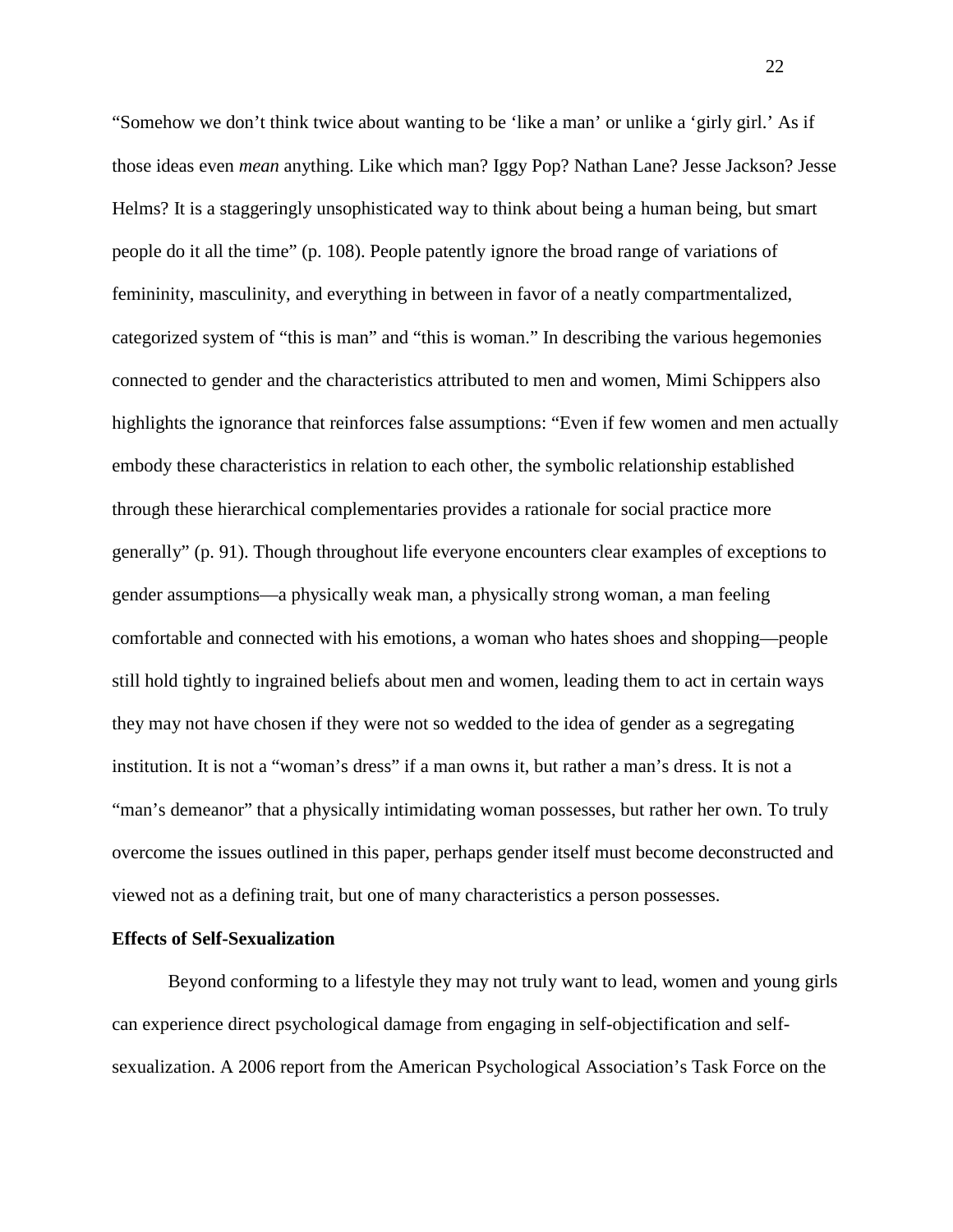Sexualization of Girls found that sexualization and objectification destroy confidence and reduce one's comfort in her own body, leading to guilt, shame, anxiety, and self-disgust (Erstein, Mantilla, Manzano, & Seelhoff, p. 5). The culture that promotes excessive sexualization of young girls also promotes the risk of developing depression and anorexia or bulimia, along with increased instances of sexual intercourse and sexual aggression (p. 5). The narrow set of characteristics acceptable within raunch culture, weaponized femininity, and the new femininity contribute to women of all ages believing they must conform to a certain standard, and if they don't, they may be at risk of damaging their bodies and brains to achieve an impossible standard.

The psychological harm that can arise from self-objectification therefore places women's choices in a new context. If a woman who objectifies herself à la raunch culture presents herself to an audience of other women, as in the case of a porn star, can she be blamed for inflicting such damage on her peers? The answer once again lies in Levy and Snyder-Hall's misgivings about free sexuality. It is not the fault of the woman engaging in raunch culture, but rather that the image of female sexuality put forth by raunch culture is the predominant one, oftentimes the *only* one, another woman sees. If only one, stylized form of femininity overpowers all others whether the caricature-like iteration Levy describes or the pseudo-aggressive one of weaponized femininity—therein lies the root of the issue. As Levy (2005) states in her conclusion, "If we are really going to be sexually liberated, we need to make room for a range of options as wide as the variety of human desire. We need to allow ourselves the freedom to figure out what we internally want from sex instead of mimicking whatever popular culture holds up to us as sexy. *That* would be sexual liberation" (p. 200). More so than sexual liberation, I argue that making Levy's wishes a reality would be *life* liberation. If humans were to free ourselves from the restraints of gender, especially from the narrow iterations and stereotypes put forth by the mainstream popular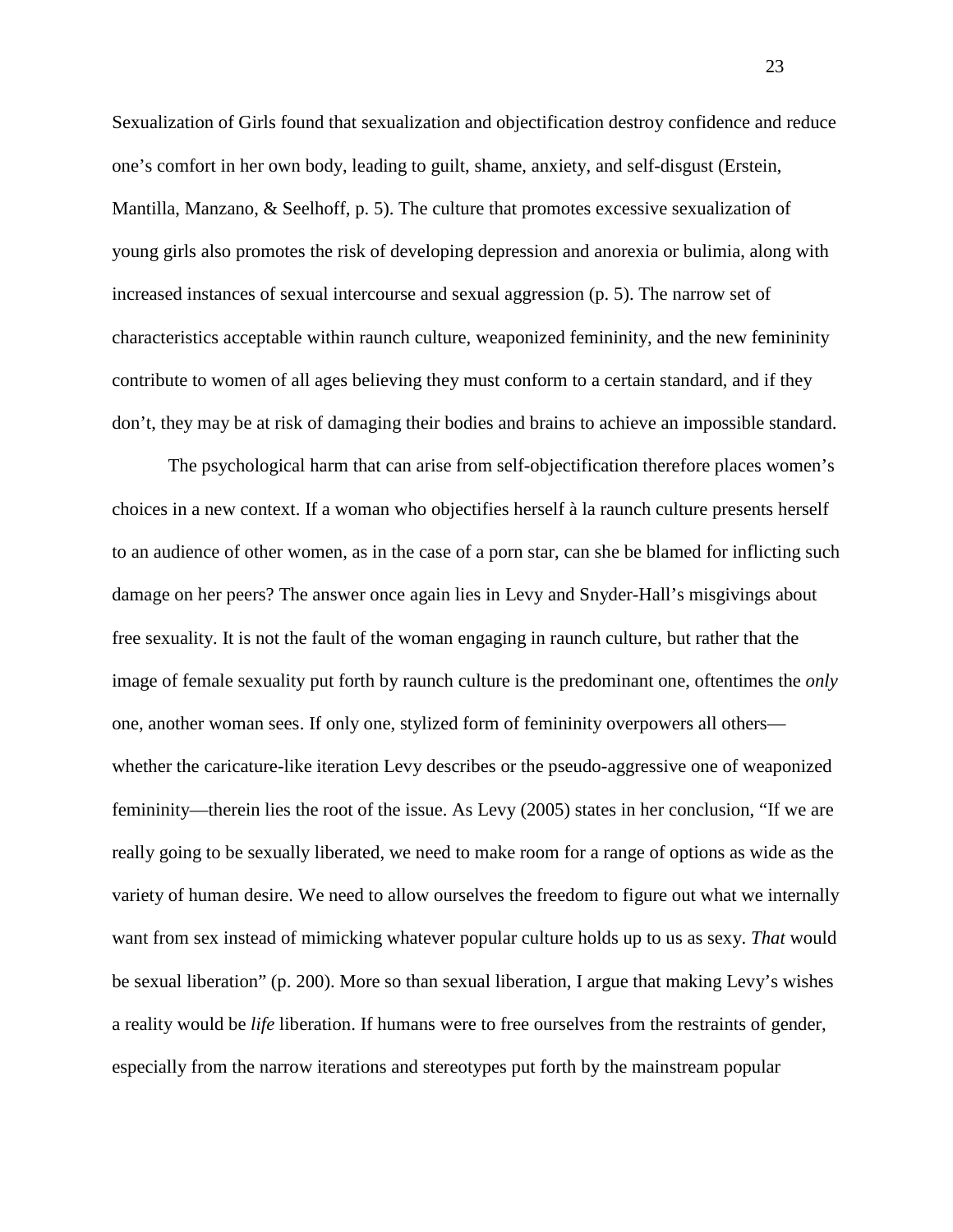culture, then it would not matter whether some women prefer strapping on heels while some prefer slipping on sneakers. It would not matter whether some men prefer to be dominant while some prefer to be submissive. People would be able to simply *be,* free of the limiting influence of gender assumptions.

### **Personal Case Study**

I was not raised to be overtly feminine. My mother never wore makeup and never shaved any part of her body, and throughout my childhood she never mentioned my appearance or weight in a negative manner. When I started commenting on my own weight—I grew faster than my peers as a child and felt out of place until around the age of fourteen—she immediately shut me down, telling me that I was beautiful and had nothing to worry about.

But therein lies the catch: her telling me that I was beautiful. By doing so, my mother, like so many other mothers, unwittingly emphasized the importance of my physical appearance to my worth as a human. I never heard her tell my older brother he was beautiful, but my closest sister and I heard it almost every day. While I do not resent my mother for this, now that I am older I recognize its relevance to the study of gender relations. What was worse, however, were the media images constantly barraging me and my friends from every angle. Whether from television, magazine advertisements, or images on the Internet, they never seemed to stop. I became obsessed for a while with being just like the girls I saw all around me: thin, perfectly made-up, hair sensually curled around their faces. I looked down at my pudgy arms, the blond hair falling in a limp frame around my face, and felt like I needed to hide. I wore baggy clothes whenever I could, and there was an entire summer in which I refused to wear shorts because I was ashamed of my legs.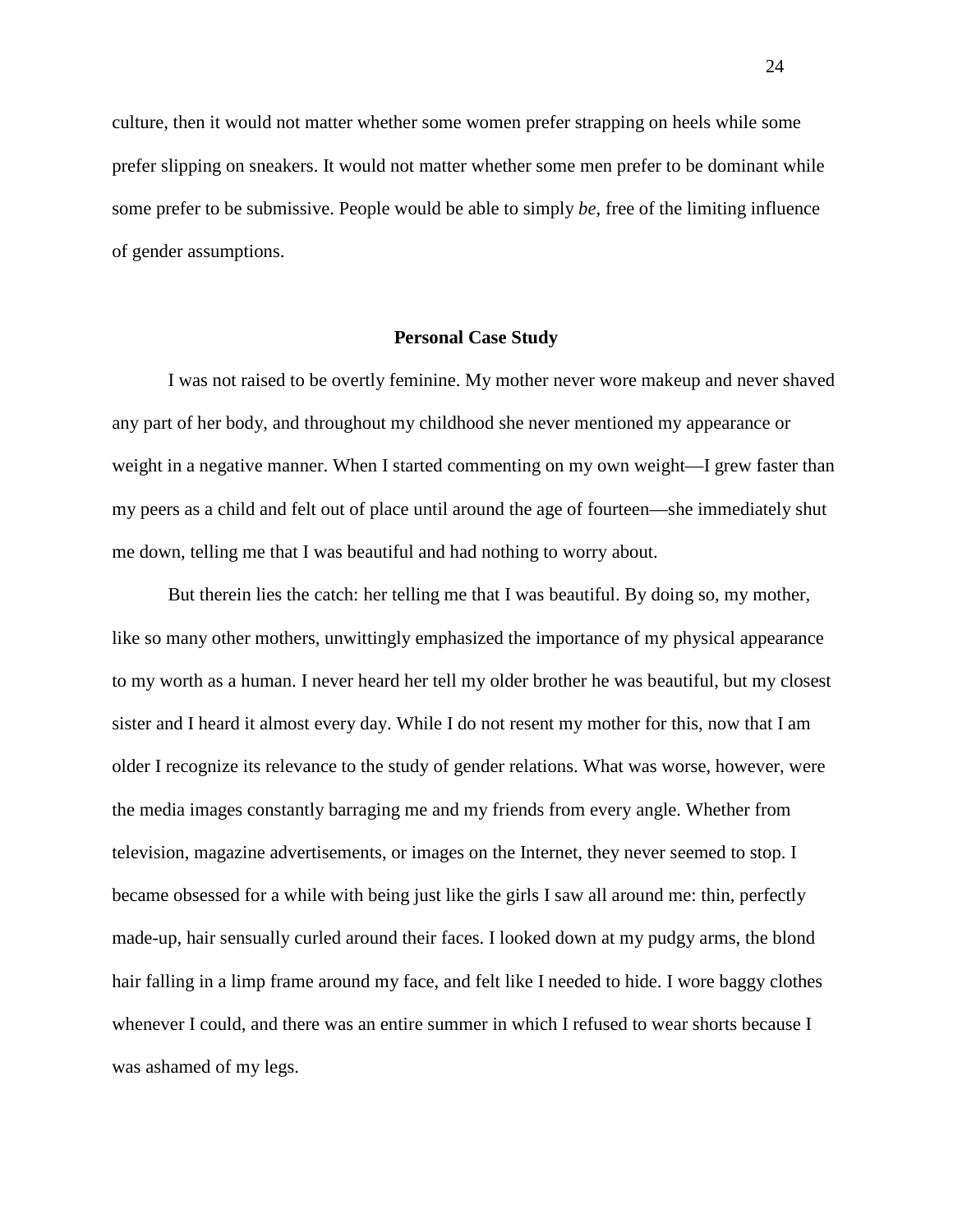Fortunately, I grew out of the shame for the most part, but I still have friends now in their twenties who refuse to wear shorts or leave their house without putting on makeup. We are still barraged with images of unattainable bodies and faces, leading me to sometimes stare wistfully at an advertisement and wish I had that body, that hair. It's always only for a second, but it is a second too long.

I admit that I have engaged in raunch culture and weaponized femininity at various points in my life, but mostly after I entered college. I have put on revealing clothing, strapped on heels, painted my face, and felt good about it—sexy, even. There was even a time when my roommate and I started a photoshoot wearing red lipstick and posing with knives—it started out as a joke, but quickly turned into a practice in aggressive empowerment. However, I have found a marked difference between when I dress to feel good for myself and when I dress to appeal to the male gaze and potentially attract a man. Even if I wear the same cropped shirt and heeled boots in both situations, more often than not I find myself feeling doleful and uncomfortable at the end of the night when my intention is to be appealing, rather than happily exhausted form dancing and having fun when I am only worried about myself and my own friends.

Especially after I began studying social science, I became acutely aware of the ways my friends and I engage in problematic behaviors. To this day, I watch my friends in sororities go to fraternity mixers entitled "Call of Booty: World of Whorecraft" and "CEOs and Corporate Hoes." As sickening as these are, and as sickening as my friends *acknowledge* they are, they still attend the parties and dance with the boys who named them. As much as I understand the intricacies of weaponized femininity, I still find comfort in staining my lips red and dancing in heels even though I know, at least for myself, that the reason for the comfort is that they make me look conventionally attractive.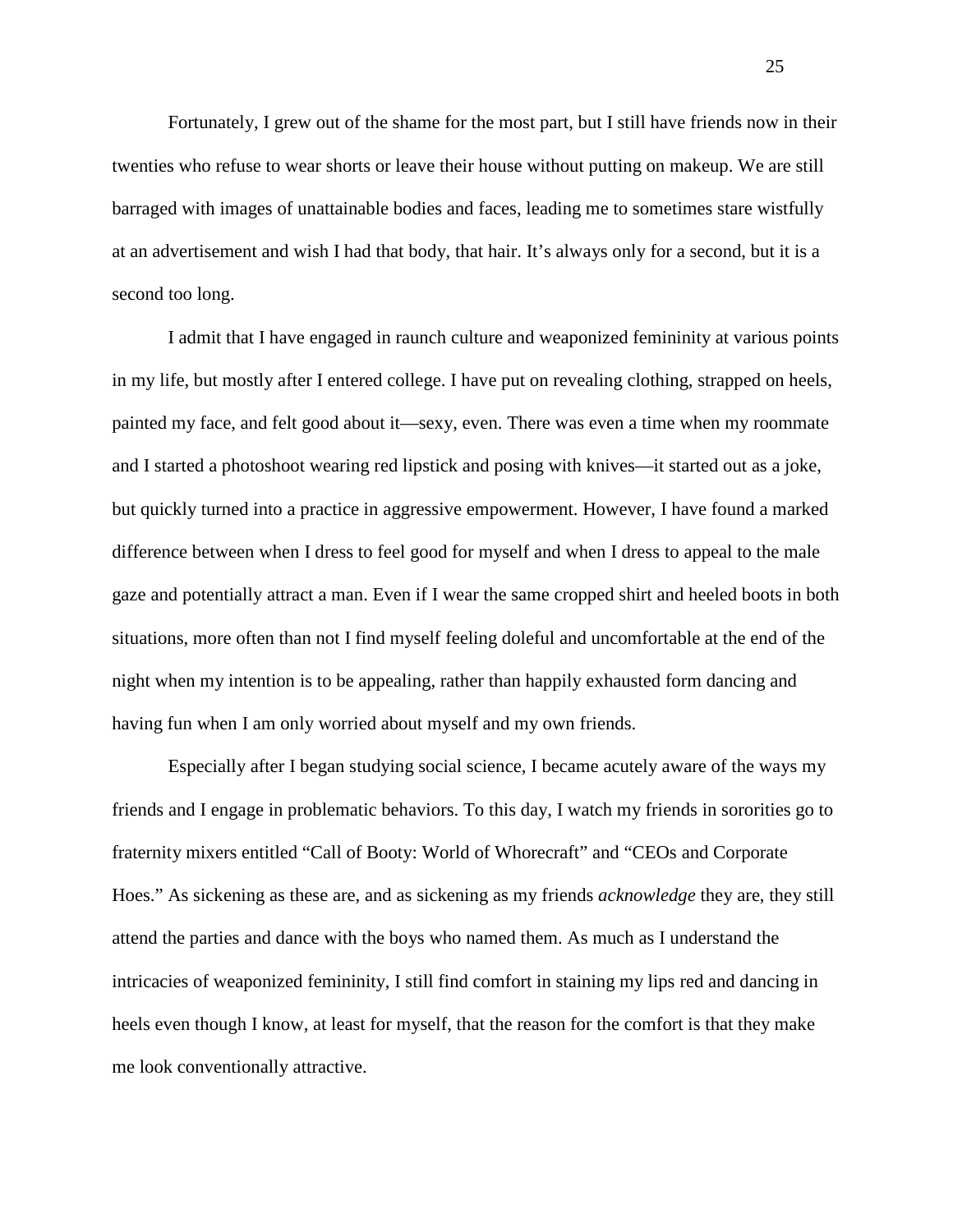I constantly ask myself why I engage in these behaviors; R. Claire Snyder-Hall would be proud. However, the answers are not as clear-cut as she presents them. The answer is yes, I enjoy teetering in heels and accentuating my curves, but when I dig deeper, the affirmation still arises from the fact that I feel appealing to the male gaze. To feel sexy is to feel sexual, able to be coveted in such a way. Therefore, when I feel sexy, it is inherently tied to my experience and expectations as a heterosexual woman. Ultimately, my "yes" entails a plethora of layers that I must peel back to truly get to the core of the issue, a core I haven't yet solidified.

#### **Conclusion**

As complicated as the issue is, I am not a snake. Neither are the "Crazy Ex Girlfriend" characters, nor the women of Fifth Harmony, nor the women who go to strip clubs or romanticize rifles. If we verge on becoming reptilian, it is within the constraints of a gendered society that places too great an emphasis on gender in the first place. The power dynamics associated with gender motivate people of all genders to mold their behaviors to specific expectations to gain social capital, or simply even acceptance and safety. Therefore, it is "snake eats tail," but we are more so the casualties of the thrashing serpent rather than the snake itself.

However, we do have a responsibility to question our actions rather than qualifying any action a woman takes as feminist. We should not scorn other women for romanticizing a weaponized feminine aesthetic, but we must not equate perpetuating aggression as a feminist statement. We should not write off girls who "go wild" as vapid victims of mindlessness, but we must also recognize the ways in which such actions perpetuate existing and harmful gender relations. When we hail every choice a woman makes as a feminist endeavor, we fall into the trap of empowering some women who make decisions concordant with the status quo, but leaving others who do not fit conventional or celebrated renditions of femininity in the dust.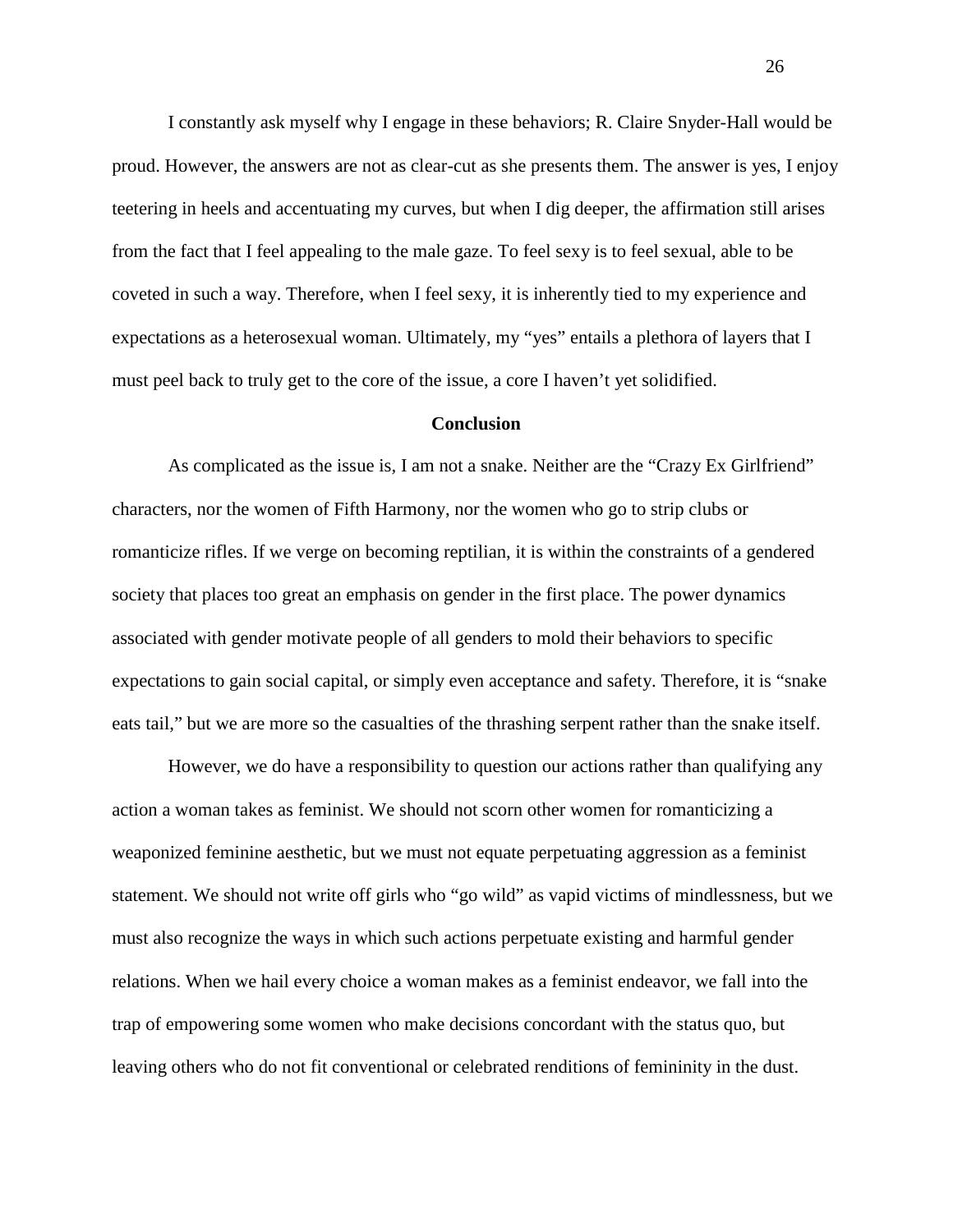Women are not passive victims in their own lives, but rather agented beings capable of choice. Gender, however, often complicates that choice by introducing extraneous factors that hold great influence over how people choose to behave. If not for the imbalanced gender hegemony that both overtly and subtly places maleness above femaleness, women would not have to engage in social arrangements such as raunch culture and weaponized femininity in order to compensate for their "lower" status as women. However, the intricate power dynamics that exist within gender have narrowed the ideas regarding what people—men, women, or otherwise—can appropriately be. Therefore, women can celebrate their freedom of choice, but must simultaneously recognize the convolutions and contradictions that play a role in the sexualization, objectification, celebration, and weaponization of femininity. While we attempt to navigate our own femininities in our own lives, it is imperative to determine the source of our behaviors and desires, and continue to engage in self-questioning to assure that our behaviors are of our own will.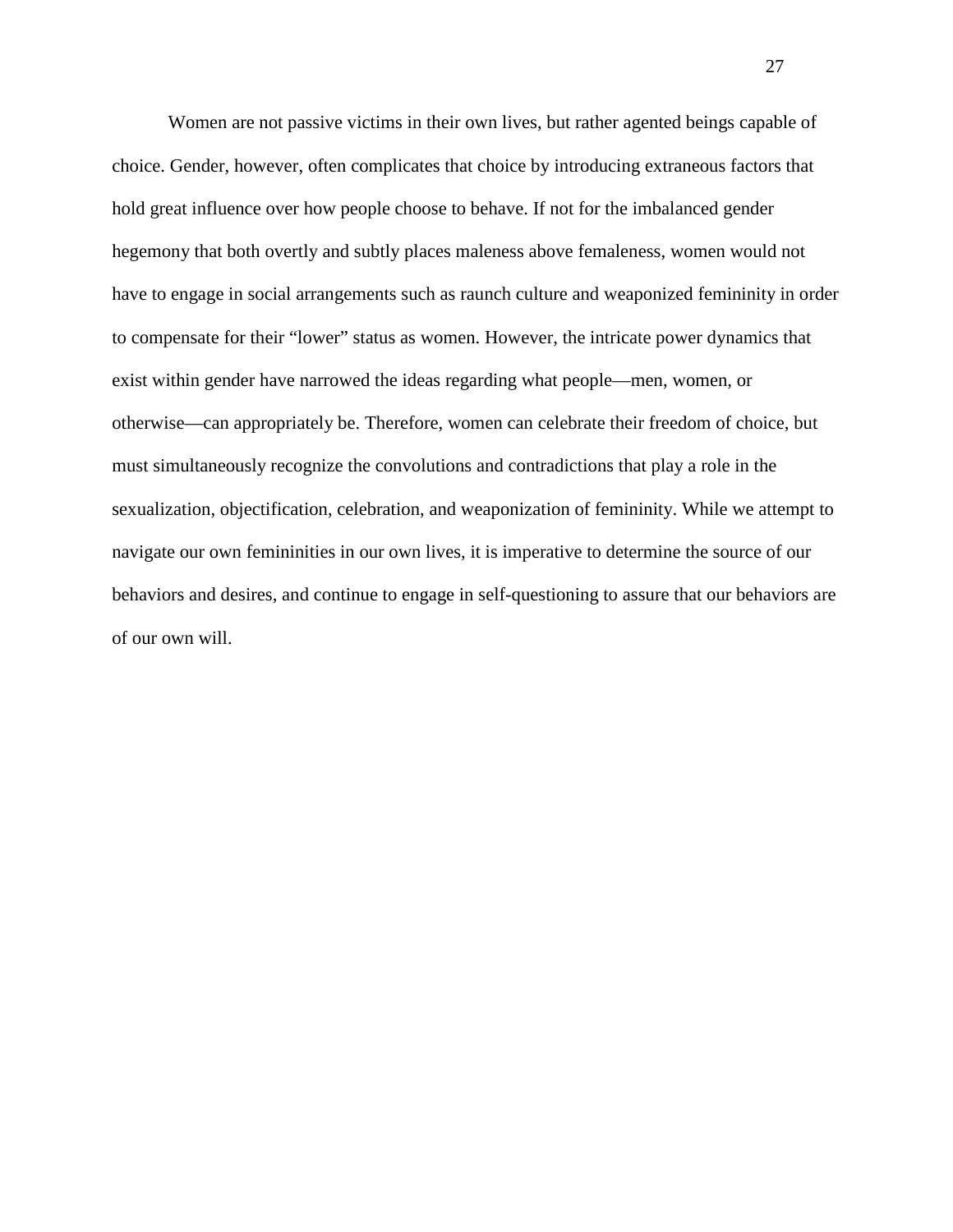<https://www.youtube.com/watch?v=H2lmojePnA0> (Put Yourself First)

- I. Introduction
	- A. "If I'm doing this for him, aren't I by definition putting myself…second?" "Don't think about it too hard."
		- a. Introducing the concept of women's choices becoming influenced by the male gaze
- II. What is Femininity?
- A. "Doing Gender" theory
- B. Devaluation of the feminine--http://www.jstor.org/stable/190119
- C. Defining/examining femininity in the context of multiple femininities http://www.jstor.org/stable/4501776
- D. Gender consciousness/agency in developing self-identity- http://www.jstor.org/stable/190119
	- i. "Empirical research reveals that a substantial minority, or even a majority of U.S. American women, recall being tomboys in childhood. Because of increased pressures, physical changes, and tomboy lore that the status is temporary, most girls seemingly renounce their tomboyish ways in adolescence. Some research suggests, however, that tomboys merely adopt a more feminine performance in the face of these pressures, retaining many of their tomboy skills and traits."
- 1. Concept of a "tomboy"—breaking out of strict gender norms E. Personal experience of femininity
- III. "Raunch Culture"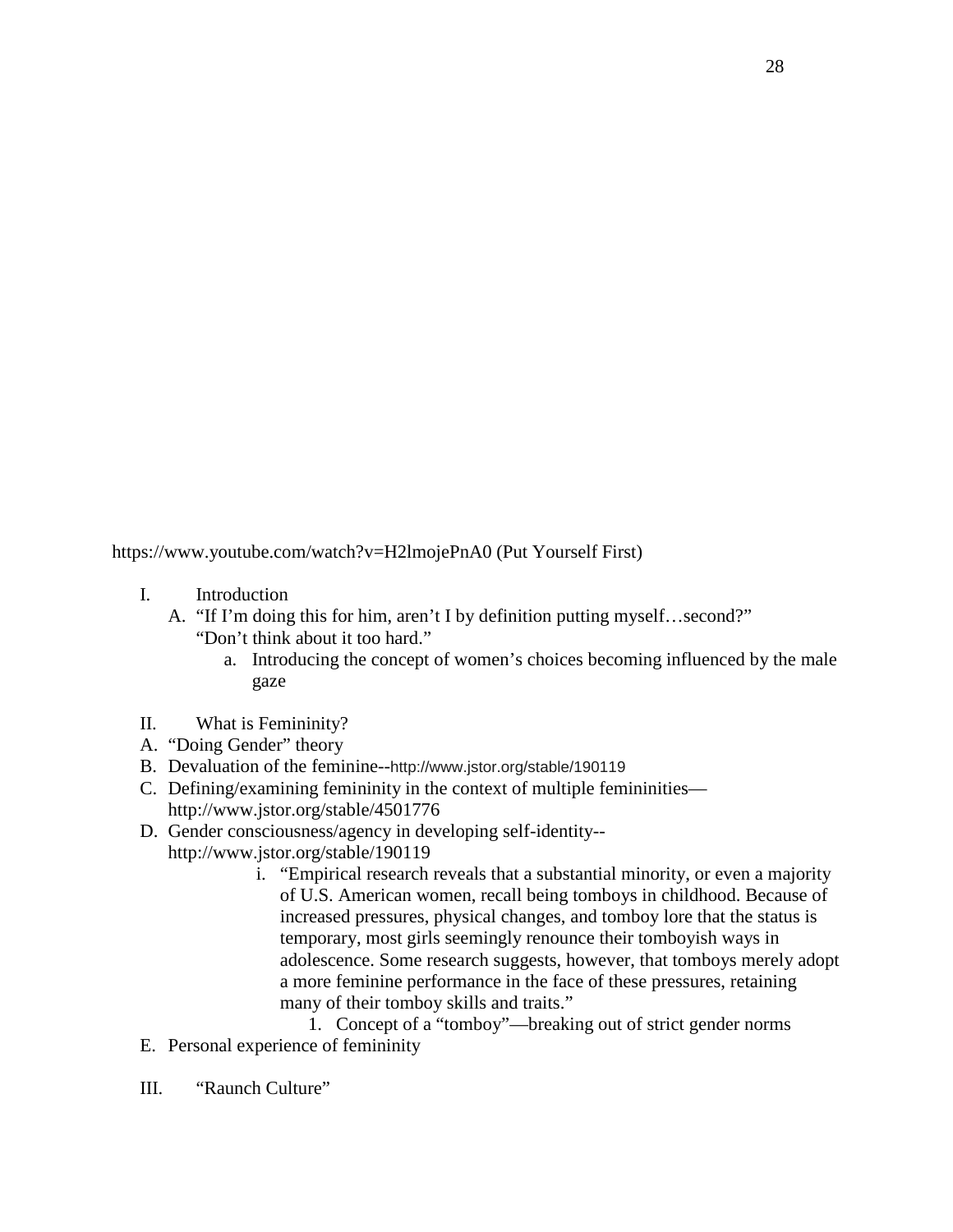## A. Contradictions of gender

"Even if few women and men actually embody these characteristics in relation to each other, the symbolic relationship established through these hierarchical complementaries provides a rationale for social practice more generally" (Schippers 91).

- B. *Female Chauvinist Pigs* and explanation of what raunch culture is
- C. Personal experiences experiencing/perpetuating raunch culture
- D. Why does this happen?
	- a. Internalized oppression:<http://www.jstor.org/stable/3174362>
		- i. "Internalized oppression is the mechanism within an oppressive system for perpetuating domination not only by external control but also by building subservience into the minds of the oppressed groups." ii. Connection to "Put Yourself First"
	- b. Internalized domination (same link)
		- i. "Internalized domination perpetuates oppression of others and alienation from oneself by either denying or degrading all but a narrow range of human possibilities."
		- ii. Limitations for the oppressor as well as the oppressed

"Regardless of one's sex category, the possession of erotic desire for the feminine is constructed as masculine and being the object of masculine desire is feminine" (Schippers 90)

- IV. Sexual Empowerment/Women's Choices
	- A. The "new femininity"--http://p2048 library.ramapo.edu.library2.ramapo.edu:2048/login?url=http://search.proquest. com.library2.ramapo.edu:2048/docview/210910610?accountid=13420
	- B. Discussion of "choice"-- <http://www.jstor.org/stable/25698533>
		- a. "Despite women embracing and expressing sexual agency at different historical times and in different cultural settings, contemporary, Western constructions of heterosexual sex still reduce it to penetrating and being penetrated and that relation is consistently constructed as one of intrusion, 'taking,' dominating" (Schippers 90)
	- C. Connection to raunch culture
	- D. Personal experience
- V. Media Study –The Women in *Teen Wolf*
	- A. Discussion of femininity/feminism in the media in general- [http://p2048](http://p2048-library.ramapo.edu.library2.ramapo.edu:2048/login?url=http://search.proquest.com.library2.ramapo.edu:2048/docview/210910610?accountid=13420) [library.ramapo.edu.library2.ramapo.edu:2048/login?url=http://search.proquest.co](http://p2048-library.ramapo.edu.library2.ramapo.edu:2048/login?url=http://search.proquest.com.library2.ramapo.edu:2048/docview/210910610?accountid=13420) [m.library2.ramapo.edu:2048/docview/210910610?accountid=13420](http://p2048-library.ramapo.edu.library2.ramapo.edu:2048/login?url=http://search.proquest.com.library2.ramapo.edu:2048/docview/210910610?accountid=13420)
	- B. Alison, Lydia, Melissa
- VI. Impact of These Processes/Where do we go from here?
	- A. Effects of self-sexualization-- <http://www.jstor.org/stable/20838700>
	- B. Is femininity/feminism an individual or political act?- http://www.jstor.org/stable/23269182
	- C. Challenges facing third wave feminism--http://p2048 library.ramapo.edu.library2.ramapo.edu:2048/login?url=http://search.proquest.com.li brary2.ramapo.edu:2048/docview/233237030?accountid=13420